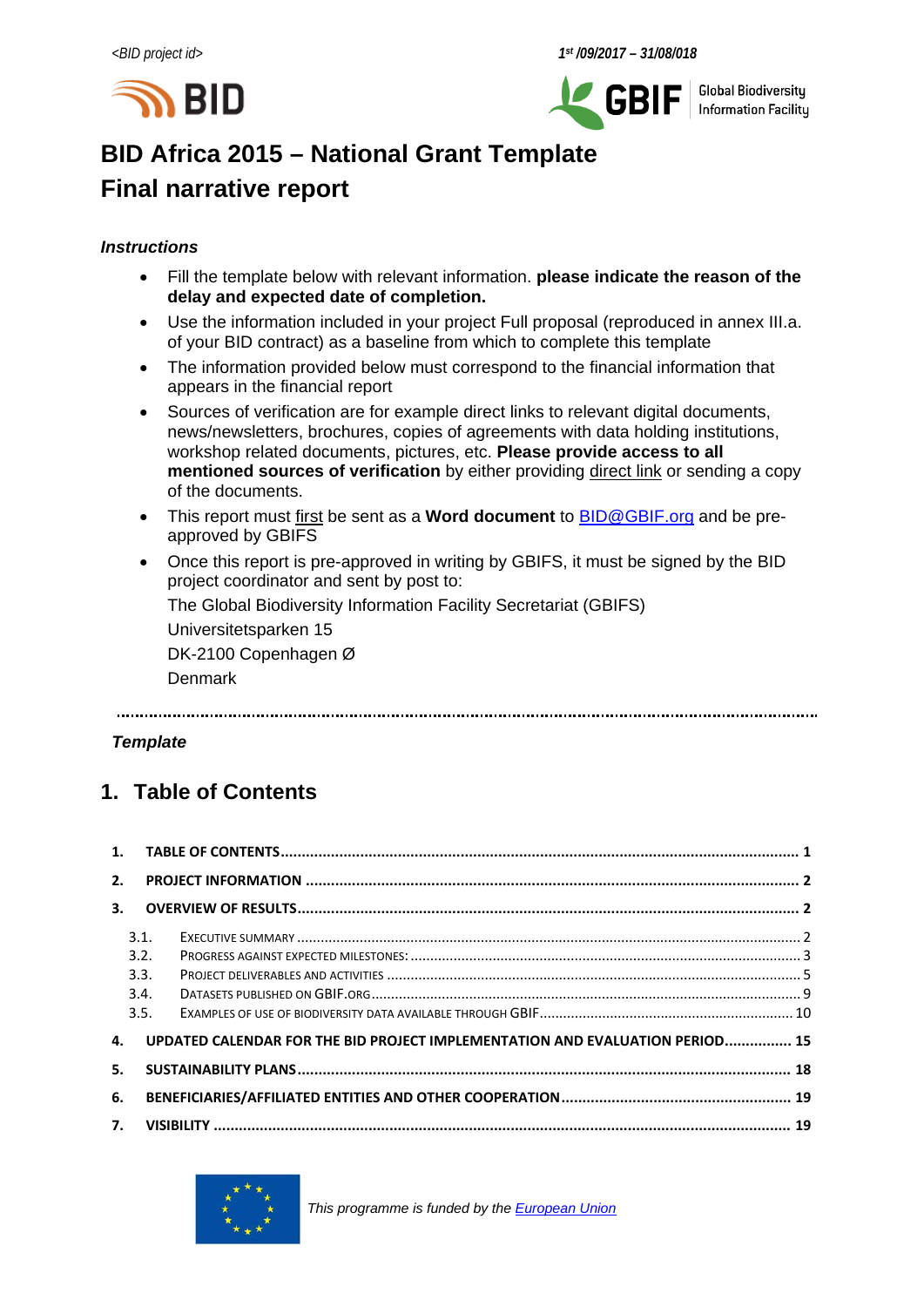



# <span id="page-1-0"></span>**2. Project Information**

- **2.1.Project Coordinator: Institution/network/agency name:** Ganglo Cossi Jean, GBIF Node manager. Faculty of Agricultural Sciences. Benin
- 2.2.**Main contact person and role:** Ganglo Cossi Jean, GBIF Node manager. Faculty of Agricultural Sciences. Benin
- **2.3.BID proposal identifier:** BID-AF2015-0065-NAC
- 2.4.**Project title:** Capacity building and biodiversity data mobilization to address health and food security priorities in Benin (West Africa)
- **2.5.Start date and end date of the reporting period:** 1st /09/2017 31/08/018
- **2.6.Country in which the activities take place:** Benin

# <span id="page-1-2"></span><span id="page-1-1"></span>**3. Overview of results**

## **3.1. Executive summary**

Give a short summary of the activities implemented and the outcomes of the project for the *reporting period* (500 *words maximum)*

The project began in June 2016. The main achievements are declined as follows with respect to the initial three goals of the project:

## **1) Establish and strengthen national biodiversity information facilities**

We early identified the priority medicinal and agroforestry plant species and organized 5 workshops against the 4 initially planned to capacitate the national GBIF partners to enable data mobilization and data uses all along the project. The last two workshops mostly involved decision and policy makers and we showed cases of our achievements to facilitate their uptake so that they can be taken into account in decision making process. Data from Naturalis in Netherlands were digitized from the images we received from that institution.

## **2) Increase available biodiversity data, within and beyond the grant period**

Capacitated GBIF partners were also given technical and financial assistance so that we could achieve the publication of 17 occurrence datasets for a total of 61,524 georeferenced data published against an initial objective of publishing 50,000 occurrence data. Checklists were derived from the datasets published so that we could publish 3 checklists.

## **3) Apply biodiversity data in response to national priorities**

By using data on the priority species identified, we could achieve the distribution maps and ecological niche models on 11 species of which 05 medicinal species (3 during the last period of the project) and 6 agroforestry species (2 during the last period of the project). Strategies of conservation of the targeted species were identified and recommended. The efficiency of protected areas with respect to biodiversity conservation was evaluated. Those important

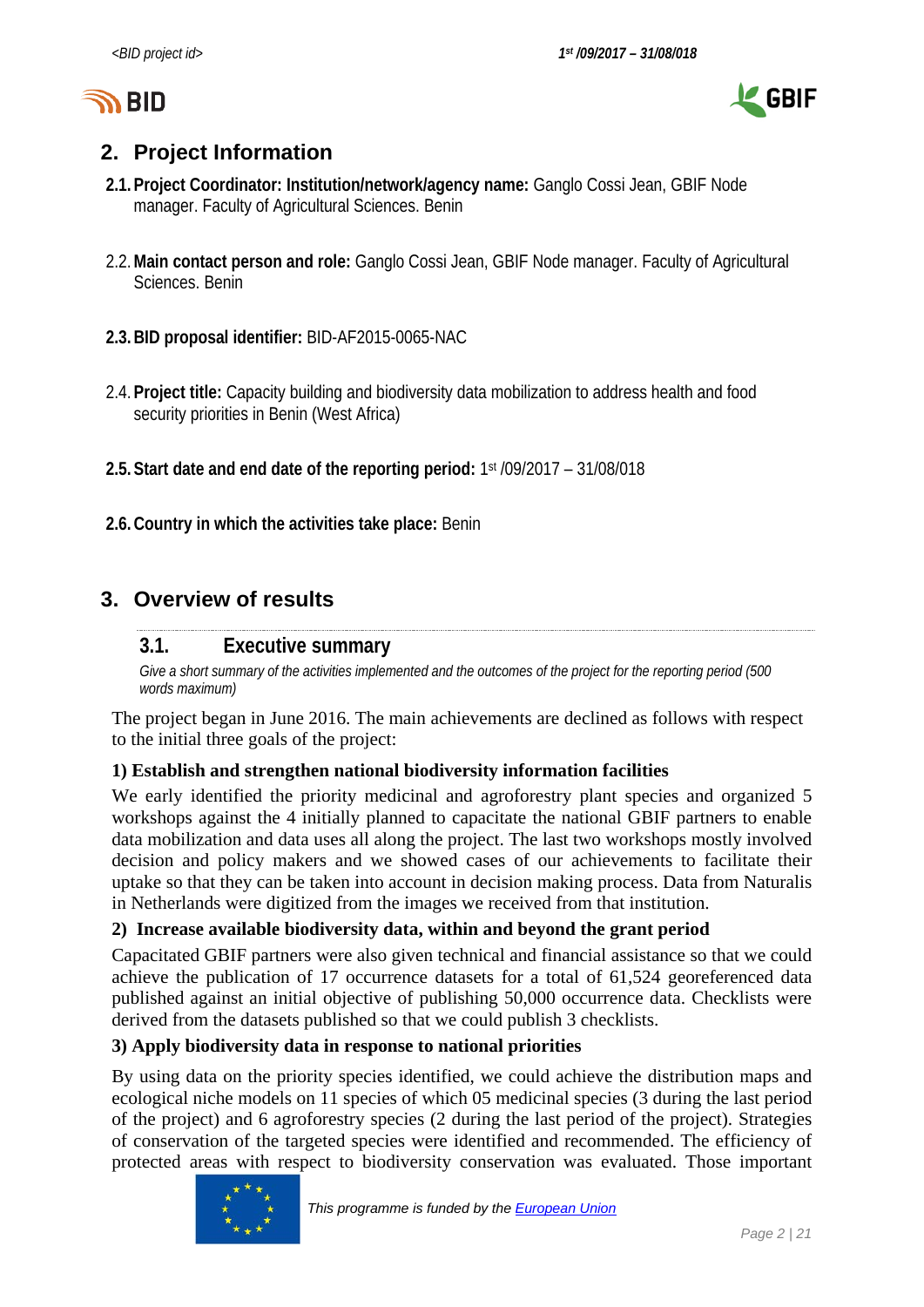



results are separately reported in two of the annexes of the national project report. Those achievements we already presented to decision makers and natural resource managers will also be sent to them. By keeping in touch with decision makers and natural resource managers we can help in integrating our findings into decision making processes on biodiversity conservation and therefore definitely demonstrate the value chain: data → knowledge  $\rightarrow$  applications.

## <span id="page-2-0"></span>**3.2. Progress against expected milestones:**

*Give an overview of all the expected milestones for your project from the beginning until now (see Annex V of your contract)*

| Expected milestones/activities                                                                                                                                                                                                                                                                                                                                                                                                    | Complet<br>ed?<br>Yes/No | <b>Explanatory notes</b>                                                 | Sources of verification                                                                                                                                                                                                                                                                                                                                                                                                                                                                                                                                                                                                                                                                                                                                                                                                                                                                                                                                                                                                                                                                                                                                                                                                                                              |
|-----------------------------------------------------------------------------------------------------------------------------------------------------------------------------------------------------------------------------------------------------------------------------------------------------------------------------------------------------------------------------------------------------------------------------------|--------------------------|--------------------------------------------------------------------------|----------------------------------------------------------------------------------------------------------------------------------------------------------------------------------------------------------------------------------------------------------------------------------------------------------------------------------------------------------------------------------------------------------------------------------------------------------------------------------------------------------------------------------------------------------------------------------------------------------------------------------------------------------------------------------------------------------------------------------------------------------------------------------------------------------------------------------------------------------------------------------------------------------------------------------------------------------------------------------------------------------------------------------------------------------------------------------------------------------------------------------------------------------------------------------------------------------------------------------------------------------------------|
| Completed capacity self-assessment questionnaire<br>for national biodiversity information facilities<br>https://www.gbif.org/document/82277/capacity-self-<br>assessment-quidelines-for-national-biodiversity-<br>information-facilities (EN)<br>https://www.gbif.org/document/82782/auto-<br>evaluation-des-capacites-pour-les-systemes-<br>nationaux-dinformation-sur-la-biodiversite (FR)<br>(Early Progress report milestone) | Yes                      | We received and completed the<br>questionnaire on request of BID<br>team | <b>GBIFS</b>                                                                                                                                                                                                                                                                                                                                                                                                                                                                                                                                                                                                                                                                                                                                                                                                                                                                                                                                                                                                                                                                                                                                                                                                                                                         |
| At least three national data publishing institutions are<br>registered with GBIF.org<br>Guidelines to become a publisher:<br>https://www.gbif.org/become-a-publisher<br>(Early Progress report milestone)                                                                                                                                                                                                                         | Yes                      | 12 data pubishers are effectively<br>registered on GBIF site             | <b>GBIF Benin</b><br>(http://www.gbif.org/publisher/b2db85d5-<br>c5fe-4125-9e36-590a5f651829)<br>Université d'Abomey-Calavi, Faculté des<br><b>Sciences Agronomiques</b><br>(http://www.gbif.org/publisher/2afeb273-<br>cbbc-4fcf-a10f-7baf271b62c5)<br>Direction Générale des Eaux, Forêts et<br>Chasse<br>(http://www.qbif.org/publisher/616e379f-<br>90ed-4c21-9793-8e20f982e9d1)<br>Laboratoire d'Ecologie Appliquée/Université<br>d'Abomey-Calavi (LEA/UAC)<br>(http://www.qbif.org/publisher/633602e8-<br>4c6f-4619-b433-c4968da3ed08)<br>Laboratory of Forest Sciences (University of<br>Abomey-Calavi)<br>(http://www.qbif.org/publisher/5ca9a113-<br>2397-4540-84b4-41114a1404ef)<br>Agence Privée d'Expertise et de Conseils<br>pour le Développement Inclusif (APECDI)<br>(http://www.qbif.org/publisher/dfb951db-<br>f345-4e4b-a7e2-00da7efce5e7<br><b>SOS Biodiversity</b><br>https://www.gbif.org/publisher/47737ea6-<br>3620-4c0c-bc6d-c67cc2acfa34<br>Faculté des Sciences et Techniques (FAST)<br>https://www.qbif.org/publisher/65fffa9e-53b3-<br>40cd-9dbb-727c1cb2a431<br>Projet forêts sacrées<br>https://www.qbif.org/publisher/f5fe9ccf-233a-<br>4d74-bab5-6043d7926d1d<br>ONG Rêve Développement<br>https://www.qbif.org/publisher/4903a06b- |

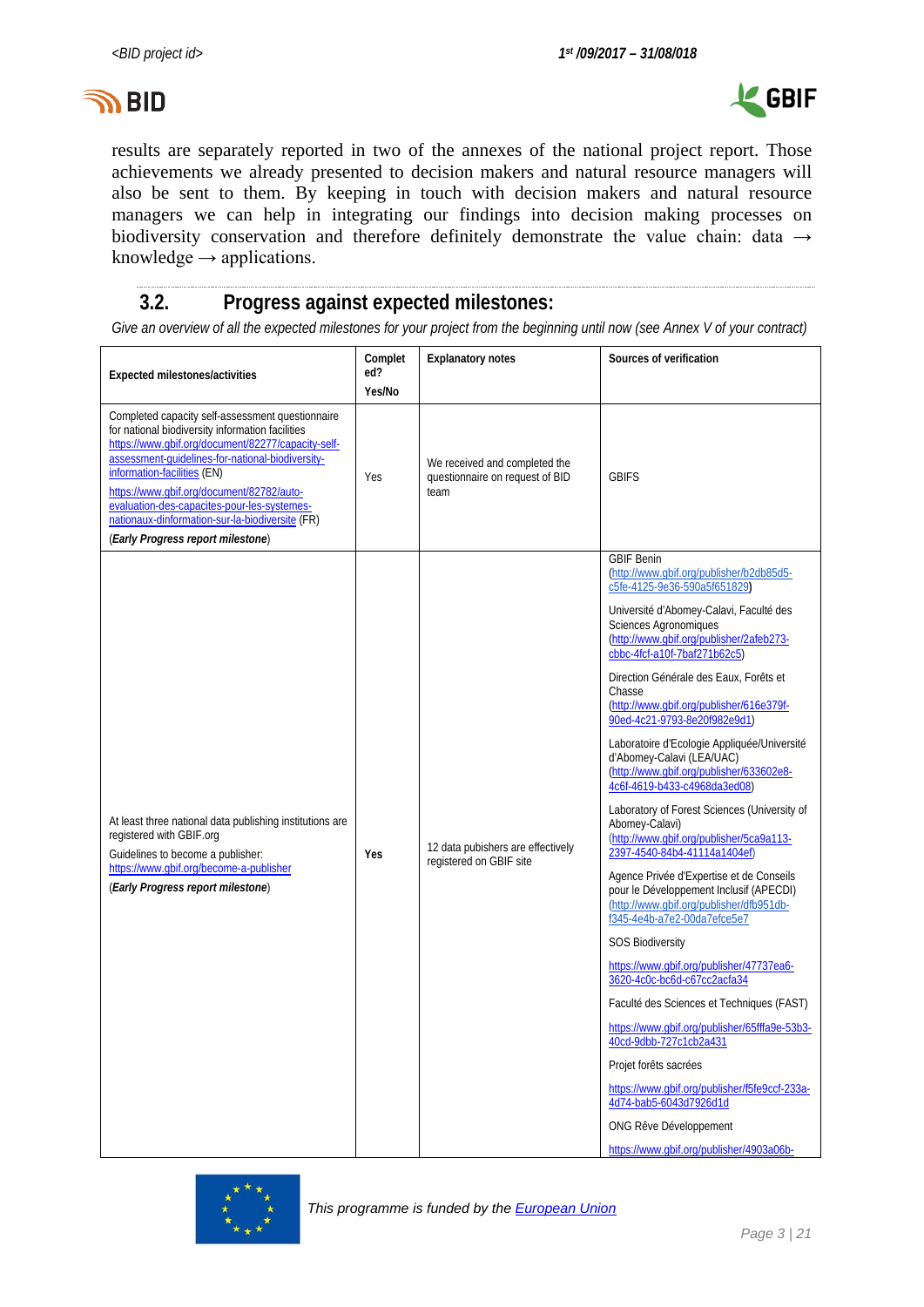

j.



| Expected milestones/activities                                                                                                                                                                                                                               | Complet<br>ed? | <b>Explanatory notes</b>                                                                                                                                                                                                                                                                                                                                                                 | Sources of verification                                                                                                    |
|--------------------------------------------------------------------------------------------------------------------------------------------------------------------------------------------------------------------------------------------------------------|----------------|------------------------------------------------------------------------------------------------------------------------------------------------------------------------------------------------------------------------------------------------------------------------------------------------------------------------------------------------------------------------------------------|----------------------------------------------------------------------------------------------------------------------------|
|                                                                                                                                                                                                                                                              | Yes/No         |                                                                                                                                                                                                                                                                                                                                                                                          |                                                                                                                            |
|                                                                                                                                                                                                                                                              |                |                                                                                                                                                                                                                                                                                                                                                                                          | 38a2-4abc-a56a-3876c5eec91a                                                                                                |
|                                                                                                                                                                                                                                                              |                |                                                                                                                                                                                                                                                                                                                                                                                          | Laboratoire d'Ecologie, de Botanique et de<br>Biologie végétale (LEB)                                                      |
|                                                                                                                                                                                                                                                              |                |                                                                                                                                                                                                                                                                                                                                                                                          | https://www.qbif.org/publisher/63680734-<br>f107-4746-890f-fa68834fb13e                                                    |
|                                                                                                                                                                                                                                                              |                |                                                                                                                                                                                                                                                                                                                                                                                          | Centre régional de recherche et d'éducation<br>pour un développement intégré (credi-ong)                                   |
|                                                                                                                                                                                                                                                              |                |                                                                                                                                                                                                                                                                                                                                                                                          | https://www.qbif.org/publisher/4fd48884-<br>241b-4e14-940f-dd9ece86c541                                                    |
| At least one person from the project team has<br>completed the certification process following the BID<br>Capacity Enhancement workshop on Data<br>Mobilization organized as a part of the BID<br>programme Africa 2015 (Early Progress report<br>milestone) | Yes            | We were two from Benin<br>(GBETOHO Jaures and myself,<br>GANGLO Cossi Jean)                                                                                                                                                                                                                                                                                                              | <b>GBIFS</b>                                                                                                               |
| Knowledge dissemination activities have been<br>scheduled following the first BID Capacity<br>Enhancement workshop<br>(Early Progress report milestone)                                                                                                      | Yes            | There were follow up activities of<br>our previous workshops through in<br>person contacts to enhance data<br>mobilization, data cleaning, and<br>data publishing.                                                                                                                                                                                                                       | GBIFS (eralier reports)                                                                                                    |
| At least one dataset has been published to GBIF.org                                                                                                                                                                                                          | Yes            | In the framework of the project a<br>total of 17 datasets with 61,524<br>georeferenced records are<br>published against an initial objective<br>of publishing 50,000 records                                                                                                                                                                                                             | The links to the datasets published are<br>provided in table 3.3                                                           |
| (Midterm report milestone)                                                                                                                                                                                                                                   |                | 3 checklists are also published                                                                                                                                                                                                                                                                                                                                                          | The links to the checklists published are in<br>table 3.3                                                                  |
| The data users identified in the full proposal have<br>documented their intended use of the mobilized data<br>and provided early feedback ( <i>Midterm report</i><br>milestone)                                                                              | Yes            | Two of them are already using data<br>or expressed their interest:<br>1) Faculty of Agricultural Sciences<br>of the University of Abomey-Calavi<br>through its Laboratory of Forest<br><b>Sciences</b><br>2) Center of study and research in<br>forestry, Benin. Ministry of<br>Environment<br>The two others don't yet have the<br>capacity of using the data published<br>on GBIF site | GBIFS (earler reports)                                                                                                     |
| All mobilized data have been published to GBIF org<br>(Final report milestone)                                                                                                                                                                               | Yes            | In the framework of the project a<br>total of 17 datasets with 61,524<br>georeferenced records are<br>published against an initial objective<br>of publishing 50,000 records<br>3 checklists                                                                                                                                                                                             | The links to the whole datasets published<br>are in table 3.3<br>The links to the checklists published are in<br>table 3.3 |
| All published data meet the minimum requirements<br>outlined in the Data Quality Requirements available<br>at https://bid.gbif.org/en/community/data-quality/<br>(Final report milestone)                                                                    | Yes            | 17 occurrence datasets<br>3 checklists                                                                                                                                                                                                                                                                                                                                                   | The links to the whole datasets published<br>are in table 3.3<br>The links to the checklists published are in<br>table 3.3 |

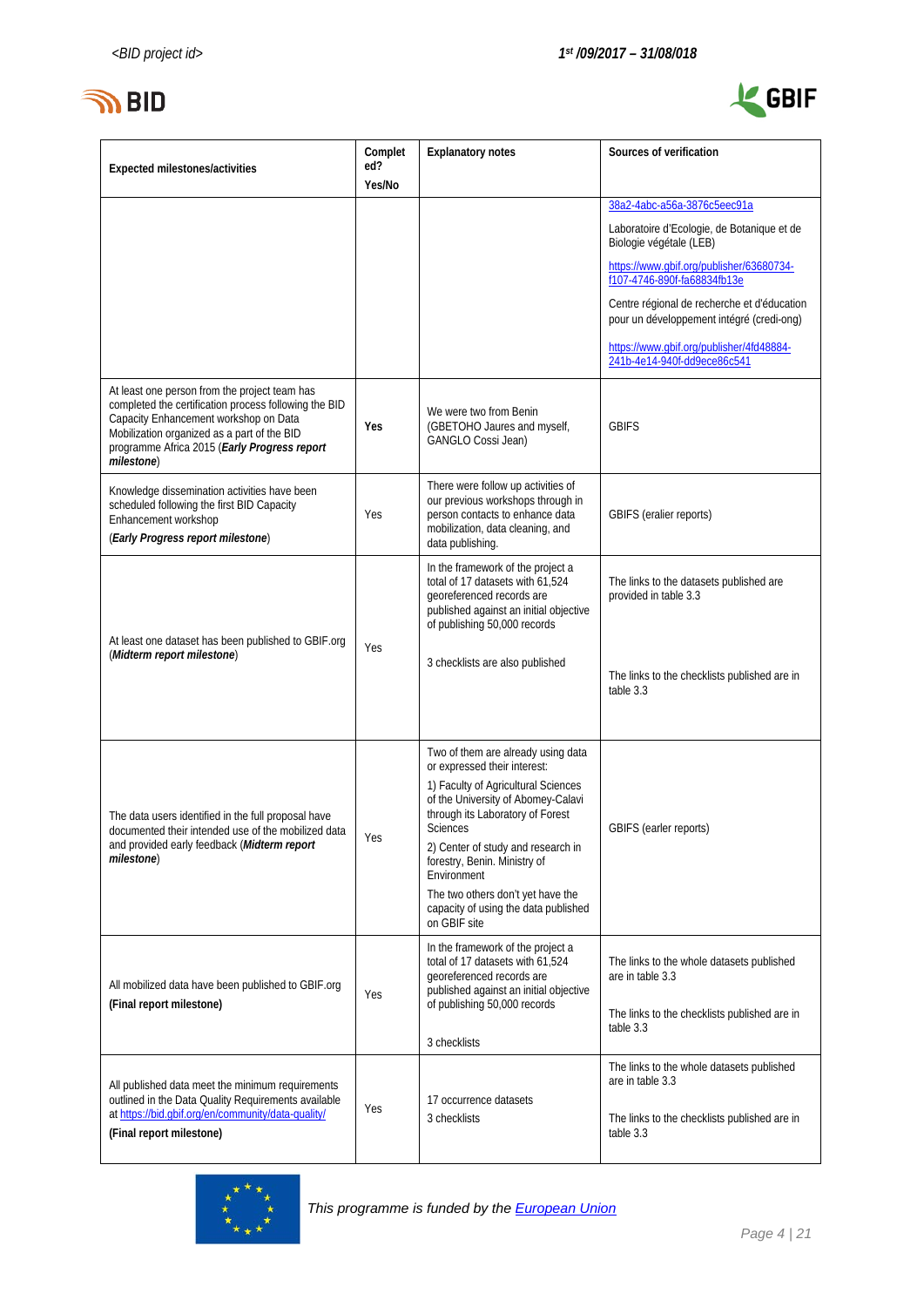



| <b>Expected milestones/activities</b>                                                                                                                                                                                                                                                                                                                                                                                                                     | Complet<br>ed?<br>Yes/No | <b>Explanatory notes</b>                                                                                | Sources of verification                                                                                                                                                                            |
|-----------------------------------------------------------------------------------------------------------------------------------------------------------------------------------------------------------------------------------------------------------------------------------------------------------------------------------------------------------------------------------------------------------------------------------------------------------|--------------------------|---------------------------------------------------------------------------------------------------------|----------------------------------------------------------------------------------------------------------------------------------------------------------------------------------------------------|
|                                                                                                                                                                                                                                                                                                                                                                                                                                                           |                          |                                                                                                         |                                                                                                                                                                                                    |
| The training outcomes of the project have been<br>documented, including the number of people<br>receiving certification through the BID Capacity<br>Enhancement workshops, the number of people<br>trained in nationally organized events, and the<br>evaluation of the impacts of these training activities<br>(Final report milestone)                                                                                                                  | Yes                      | All along the projects, the workhops<br>organized were documented<br>incuding those related to training | GBIFS (earlier reports)<br>Report_NAC_REG_01 and report_<br>NAC REG 02                                                                                                                             |
| Final capacity self-assessments for national<br>biodiversity information facilities have been<br>completed with sustainability plans.<br>https://www.abif.org/document/82277/capacity-self-<br>assessment-quidelines-for-national-biodiversity-<br>information-facilities (EN)<br>https://www.gbif.org/document/82782/auto-<br>evaluation-des-capacites-pour-les-systemes-<br>nationaux-dinformation-sur-la-biodiversite (FR)<br>(Final report milestone) | Yes                      | It is achived                                                                                           | Report_03                                                                                                                                                                                          |
| All uses of the mobilized data have been<br>documented<br>(Final report milestone)                                                                                                                                                                                                                                                                                                                                                                        | Yes                      | We achieve reports and scientific<br>pubications                                                        | GBIFS (eralier reports)<br>Report_NAC_04<br>Links to scientific publications:<br>https://www.gbif.org/resource/search?conten<br>tType=literature&literatureType=journal&cou<br>ntriesOfCoverage=BJ |
| Best practices and lessons learned have been<br>documented<br>(Final report milestone)                                                                                                                                                                                                                                                                                                                                                                    | Yes                      | We achieve a report with respect to<br>them                                                             | Report NAC REG 05                                                                                                                                                                                  |

# <span id="page-4-0"></span>**3.3. Project deliverables and activities**

*Refer to the table in section 2.2 "Deliverables, activities and reporting criteria" of your BID full proposal. Provide updates on the status of each of planned deliverables. In the event of unexpected delay, please provide detailed explanatory notes and indicate planned completion date. Add as many rows as needed.*

| <b>Deliverable</b>                                                                                                                                                                                                   | <b>Related activity</b>                          | Completed<br>? Yes/No | <b>Explanatory notes</b>                                                                                           | Sources of verification        |
|----------------------------------------------------------------------------------------------------------------------------------------------------------------------------------------------------------------------|--------------------------------------------------|-----------------------|--------------------------------------------------------------------------------------------------------------------|--------------------------------|
| Deliverables for GOAL 1 - Establish or strengthen national biodiversity information facilities                                                                                                                       |                                                  |                       |                                                                                                                    |                                |
| Strategy is developed to<br>clearly identify the priority<br>medicinal plants<br>renowned in healing<br>malaria as well as priority<br>multipurpose agroforestry<br>plant species to be<br>considered in the project | Achievement of the list<br>of priority species   | Yes                   | This activity was achieved during the<br>period of the first report                                                | GBIFS (earlier reports)        |
| Workshops are organized<br>at national level to<br>capacitate partners and<br>raise their awareness on<br>data mobilization and use                                                                                  | Achievement of<br>workshops at national<br>level | Yes                   | Two workshops were organized in that<br>respect jointly with the regional project in<br>December 2017 and May 2018 | <b>GBIFS</b> (earlier reports) |

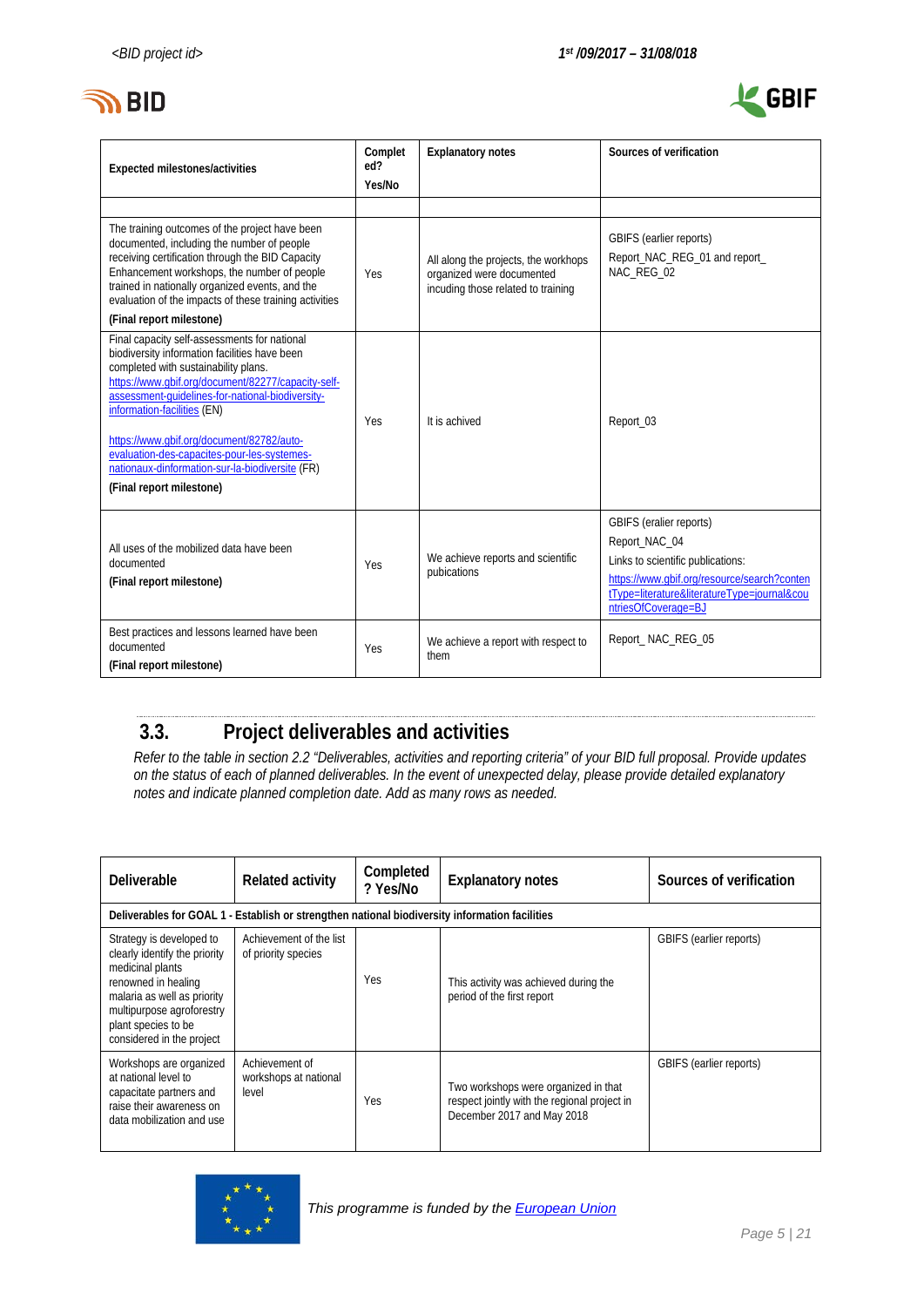



| Deliverable                                                                                                                 | <b>Related activity</b>                             | Completed<br>? Yes/No | <b>Explanatory notes</b>                                                                                                                                                                                     | Sources of verification                                                                                                                                                                                                                                                                                                                                                                                                                                                                                                                                                                                                                                                                                                                                                                                                                                                                                                                                                                                                                                             |
|-----------------------------------------------------------------------------------------------------------------------------|-----------------------------------------------------|-----------------------|--------------------------------------------------------------------------------------------------------------------------------------------------------------------------------------------------------------|---------------------------------------------------------------------------------------------------------------------------------------------------------------------------------------------------------------------------------------------------------------------------------------------------------------------------------------------------------------------------------------------------------------------------------------------------------------------------------------------------------------------------------------------------------------------------------------------------------------------------------------------------------------------------------------------------------------------------------------------------------------------------------------------------------------------------------------------------------------------------------------------------------------------------------------------------------------------------------------------------------------------------------------------------------------------|
| Beninese are capacitated<br>in institutions overseas<br>and digitize Beninese<br>data deposited in<br>overseas institutions | Digitization of data in<br>overseas institutions    | Yes                   | But from images received from Naturalis<br>The data will be published to GBIF site<br>with the consensus of Naturalis                                                                                        | Link to the dataset.<br>https://docs.google.com/spreadsh<br>eets/d/1EEf9l3fF6y4anNO7_q8-<br>bU0sw0lkLpc6ZxQSvnJyyY/edit<br>$?ts = 5b205fd3#qid = 0$                                                                                                                                                                                                                                                                                                                                                                                                                                                                                                                                                                                                                                                                                                                                                                                                                                                                                                                 |
|                                                                                                                             |                                                     |                       | Deliverables for GOAL 2 - Increase available biodiversity data, within and beyond the grant period                                                                                                           |                                                                                                                                                                                                                                                                                                                                                                                                                                                                                                                                                                                                                                                                                                                                                                                                                                                                                                                                                                                                                                                                     |
| Technical and financial<br>assistance are provided<br>to partner institutions to<br>help them achieve data<br>digitization  | Enhancing data<br>mobilization at national<br>level | Yes                   | Our assistance to partner institutions help<br>us successfully publish along the project<br>17 datasets with a total of 61,524<br>georeferenced records                                                      | The links to the datasets<br>published are provided below                                                                                                                                                                                                                                                                                                                                                                                                                                                                                                                                                                                                                                                                                                                                                                                                                                                                                                                                                                                                           |
| Data mobilized at<br>national level are<br>published through GBIF<br>and GBIF Benin portals                                 | Publishing data<br>mobilized at national<br>level   | Yes                   | In the framework of the project a total of<br>17 datasets with 61,524 georeferenced<br>records are published against an initial<br>objective of publishing 50,000 records<br>3 checklist were also published | Links to occurrence datasets<br>http://www.qbif.org/dataset/<br>1.<br>acca8633-d38a-4cd7-a6f8-<br>5a2d4e29832a<br>2.<br>http://www.gbif.org/dataset/<br>c349aada-38d4-4602-99c1-<br>5939680ad9cb<br>3.<br>http://www.qbif.org/dataset/<br>107c4e84-79a1-4e3f-b96b-<br>77d87d723628<br>http://www.qbif.org/dataset/<br>4.<br>356e8538-d6c7-4935-9450-<br>821a68dea158<br>5.<br>http://www.qbif.org/dataset/<br>9e9aa5e4-3717-4212-94f0-<br>089e4a24f501<br>6.<br>http://www.gbif.org/dataset/<br>ef9fca55-a303-458a-b95d-<br>eeff0e8cce46<br>7.<br>http://www.gbif.org/dataset/<br>80a00e21-1d93-490f-b94e-<br>a6bd87997f33<br>8.<br>http://www.qbif.org/dataset/<br>be454edf-e4b7-444d-9f49-<br>cfb54efeacaf<br>9.<br>http://www.qbif.org/dataset/<br>2a5ec2a2-ca47-469c-9ccd-<br>43826d9bf7a8<br>http://www.qbif.org/dataset/<br>10 <sub>1</sub><br>bfd83b14-c0d7-4646-a9e0-<br>d0a7a37d0a98<br>http://www.qbif.org/dataset/<br>11.<br>289d0510-12d8-4d87-<br>9875-465cfc7a8769<br>http://www.qbif.org/dataset/<br>12.<br>9cc68a7f-df2d-49d6-b797-<br>94c99a2cafe8 |

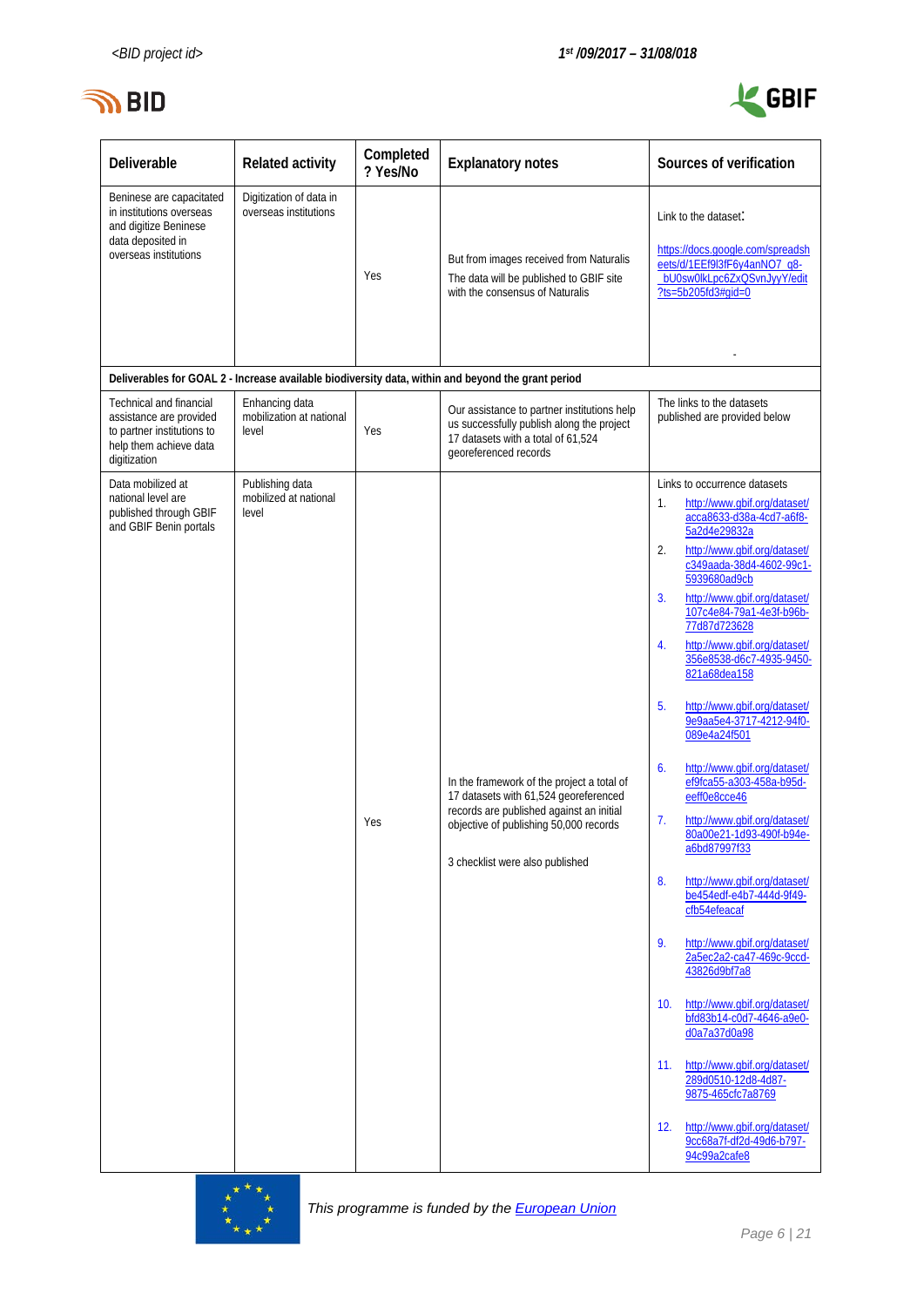



| Deliverable                                                                                                                                     | <b>Related activity</b>                                                                     | Completed<br>? Yes/No | <b>Explanatory notes</b>                                                                                                                                                                                                                                                                                      | Sources of verification                                                                                                     |
|-------------------------------------------------------------------------------------------------------------------------------------------------|---------------------------------------------------------------------------------------------|-----------------------|---------------------------------------------------------------------------------------------------------------------------------------------------------------------------------------------------------------------------------------------------------------------------------------------------------------|-----------------------------------------------------------------------------------------------------------------------------|
|                                                                                                                                                 |                                                                                             |                       |                                                                                                                                                                                                                                                                                                               | 13.<br>http://www.gbif.org/dataset/<br>37d71109-216b-461d-<br>b3a4-a100eef077cc                                             |
|                                                                                                                                                 |                                                                                             |                       |                                                                                                                                                                                                                                                                                                               | http://www.gbif.org/dataset/f<br>14.<br>c7cca53-4b48-415a-9d31-<br>9c9b71659697                                             |
|                                                                                                                                                 |                                                                                             |                       |                                                                                                                                                                                                                                                                                                               | http://www.gbif.org/dataset/<br>15.<br>a5a93c20-5100-413f-a181-<br>382850354c1f                                             |
|                                                                                                                                                 |                                                                                             |                       |                                                                                                                                                                                                                                                                                                               | https://www.gbif.org/dataset<br>16.<br>/b737fdac-8e6c-40fb-b743-<br>f226e2b2f9da                                            |
|                                                                                                                                                 |                                                                                             |                       |                                                                                                                                                                                                                                                                                                               | https://www.gbif.org/dataset<br>17.<br>/ed5fc1c1-5a36-4ae0-a208-<br>b7b89c8aacf7                                            |
|                                                                                                                                                 |                                                                                             |                       |                                                                                                                                                                                                                                                                                                               | links to checklists                                                                                                         |
|                                                                                                                                                 |                                                                                             |                       |                                                                                                                                                                                                                                                                                                               | https://www.gbif.org/dataset<br>1.<br>/81a257d9-9522-410e-                                                                  |
|                                                                                                                                                 |                                                                                             |                       |                                                                                                                                                                                                                                                                                                               | b921-8c9283dbb939<br>https://www.qbif.org/dataset<br>2.                                                                     |
|                                                                                                                                                 |                                                                                             |                       |                                                                                                                                                                                                                                                                                                               | /6ac09c4d-bf7b-4e47-9c2d-<br>f5abf6e89aa0                                                                                   |
|                                                                                                                                                 |                                                                                             |                       |                                                                                                                                                                                                                                                                                                               | https://www.gbif.org/dataset<br>3.<br>/dba21dbc-ea38-4bbf-b50f-<br>ba3d256e1f73                                             |
|                                                                                                                                                 |                                                                                             |                       |                                                                                                                                                                                                                                                                                                               |                                                                                                                             |
| Data mobilized in<br>overseas institutions are<br>published through GBIF,<br>GBIF Benin, and partner<br>institutions' portals, and<br>databases | Publishing data<br>mobilized in overseas<br>institutions                                    | No                    | However, the datsets already exist and we<br>are waiting for the feeback of Naturalis to<br>publish them                                                                                                                                                                                                      | https://docs.google.com/spreadsh<br>eets/d/1EEf9l3fF6y4anNO7_q8-<br>bU0sw0lkLpc6ZxQSvnJyyY/edit<br>$?ts = 5b205fd3#qid = 0$ |
| Checklist of renowned<br>multipurpose agroforestry                                                                                              | Achievement<br>and<br>publishing of checklist                                               |                       |                                                                                                                                                                                                                                                                                                               | The links to the checklists<br>published are above                                                                          |
| plant species used as<br>staple food and income<br>sources by Beninese<br>populations is achieved<br>and published                              | οf<br>renowned<br>multipurpose<br>agroforestry<br>plant<br>species                          | Yes                   | 2 ckecklists are published                                                                                                                                                                                                                                                                                    |                                                                                                                             |
| Checklist of renowned<br>plant species used to<br>heal malaria in Benin is<br>achieved and published                                            | Achievement<br>and<br>publishing of checklist<br>of renowned medicinal<br>plants            | Yes                   | 2 ckecklists are published                                                                                                                                                                                                                                                                                    | The links to the checklists<br>published are above                                                                          |
| Deliverables for GOAL 3 - Apply biodiversity data in response to national priorities                                                            |                                                                                             |                       |                                                                                                                                                                                                                                                                                                               |                                                                                                                             |
| The distribution maps<br>and ecological niche<br>models of the targeted<br>species are achieved in<br>the context of global<br>change           | Achievement of<br>distribution maps of<br>the species in the<br>context of global<br>change | Yes                   | In the framework of the project the<br>research activities of the Laboratory of<br>Forest Sciences that is supporting GBIF<br>Benin concern 11 species of which 05<br>medicinal species (3 during the last period<br>of the project) and 6 agroforestry species<br>(2 during the last period of the project). | Report_NAC_04                                                                                                               |

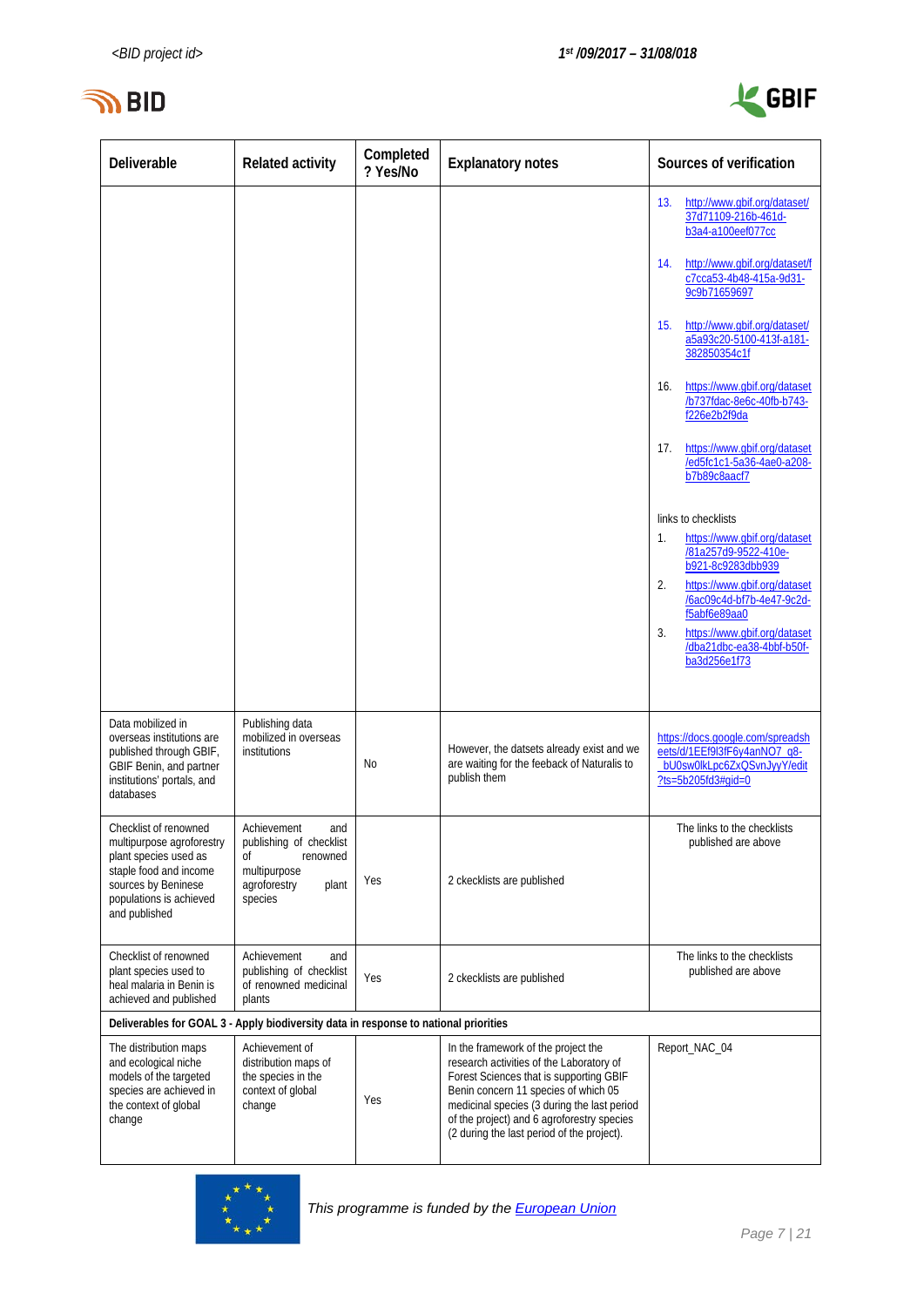



| <b>Deliverable</b>                                                                                                                                                                                                                                                                               | <b>Related activity</b>                                                                                                              | Completed<br>? Yes/No | <b>Explanatory notes</b>                                                                                                                                                                                                         | Sources of verification                                          |
|--------------------------------------------------------------------------------------------------------------------------------------------------------------------------------------------------------------------------------------------------------------------------------------------------|--------------------------------------------------------------------------------------------------------------------------------------|-----------------------|----------------------------------------------------------------------------------------------------------------------------------------------------------------------------------------------------------------------------------|------------------------------------------------------------------|
| Strategies of the species'<br>conservation and<br>sustainable use are<br>suggested                                                                                                                                                                                                               | Identification of<br>efficient strategies and<br>actions to protect and<br>conserve targeted<br>species                              | Yes                   | The results achieved are validated and<br>enriched with participants' contributions<br>during the workshops organized in<br>December 2017                                                                                        | Report_04 and report_NAC_06                                      |
| Conclusions are derived<br>on how relevant<br>protected areas are today<br>and in the future with<br>respect to the<br>distributions of targeted<br>species and possible<br>adjustments of their<br>extents are suggested so<br>as to increase their<br>efficiency in protecting<br>biodiversity | Evaluation of the<br>usefulness of<br>protected areas as of<br>today and in the future<br>and suggestions of<br>possible adjustments | Yes                   | All along the research activies on<br>agrofrestry species and medicinal plants,<br>the efficiency of the protected areas were<br>taken into account                                                                              | Report_04 and report_NAC_06                                      |
| Communication and<br>outreach are elaborated<br>from our results to<br>demonstrate to policy and<br>decision makers the<br>value chain: data $\rightarrow$<br>knowledge $\rightarrow$<br>applications<br>(conservation priorities)<br>on the targeted species                                    | Achievement of<br>communications and<br>outreach on<br>deliverables                                                                  | Yes                   | Communication and outreach are<br>elaborated to show case of the<br>achivements and the reports are<br>addressed to the authorities of the<br>Ministries of the environment and<br>sustainable development and high<br>education | Report_NAC_04 and report_<br><b>NAC 06</b><br>Video 01           |
|                                                                                                                                                                                                                                                                                                  | broadcast deliverables<br>through<br>communications and<br>outreach via diverse<br>media                                             | Yes                   | Communication and outreach are<br>elaborated to show case of the<br>achivements and the reports are<br>addressed to the authorities of the<br>Ministries of the environment and<br>sustainable development and high<br>education | Report_NAC_04 and report_<br><b>NAC 06</b><br>Video 01, Video 02 |

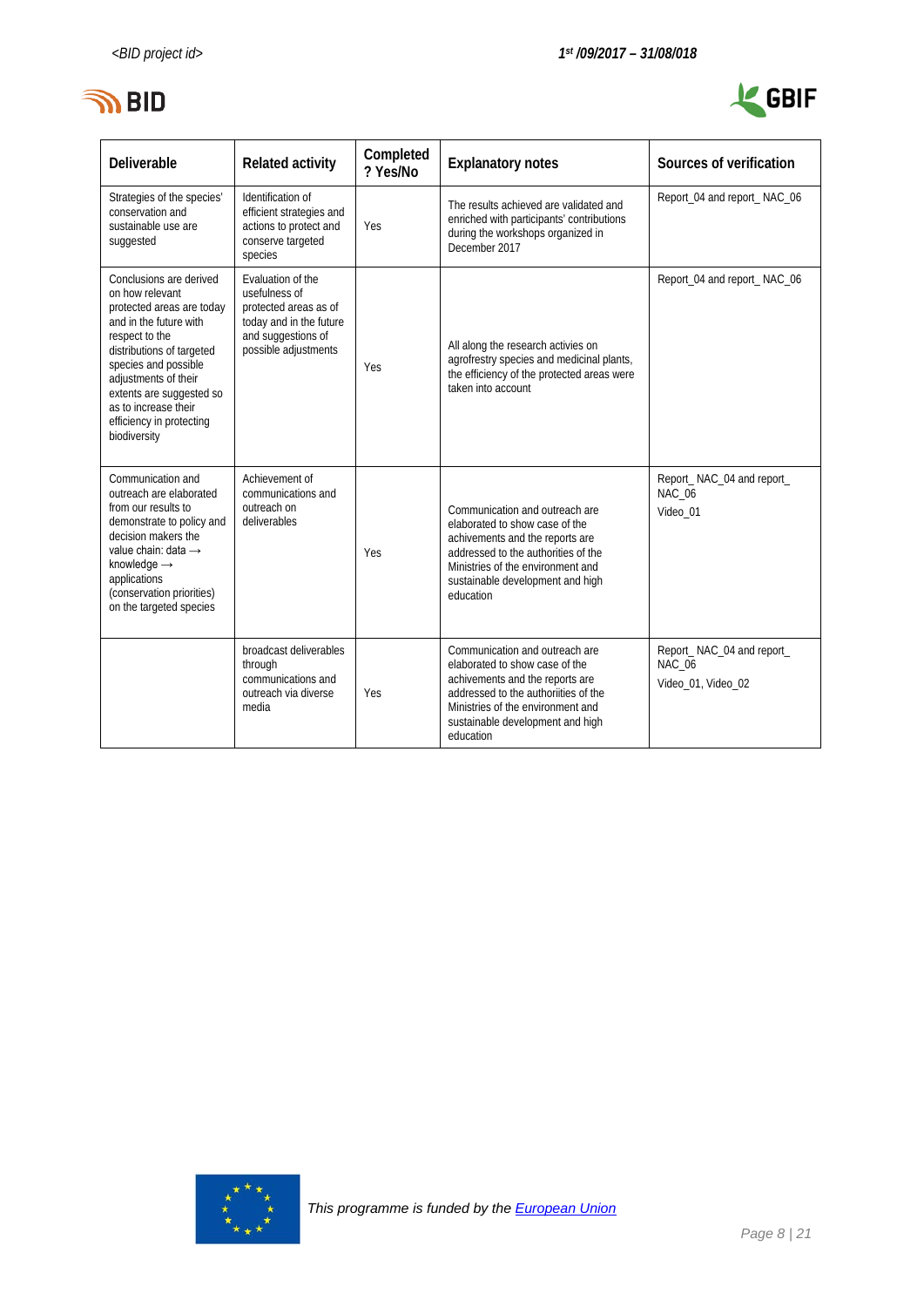



# <span id="page-8-0"></span>**3.4. Datasets published on GBIF.org**

*Refer to the table in section 2.4 "Biodiversity data mobilization plan" of your BID full proposal. If the dataset is not yet published, please indicate the name of the institution that is expected to host the data when published in the column "DOI or URL/Planned hosting institution". Add as many rows as needed.*

| Dataset title                                                                                                                                                                                                                                                                    | Publishing<br>institution                                                      | <b>DOI or URL/Planned</b><br>hosting institution                     | Date/expected<br>date of<br>publication | Explanatory<br>notes |
|----------------------------------------------------------------------------------------------------------------------------------------------------------------------------------------------------------------------------------------------------------------------------------|--------------------------------------------------------------------------------|----------------------------------------------------------------------|-----------------------------------------|----------------------|
| Census of the species of<br>medicinal plant of Benin Data<br>mobilized in the framework of<br>BID National project BID-<br>AF2015-0065-NAC and funded<br>by EU                                                                                                                   | Laboratory of Forest<br>Sciences (University<br>of Abomey-Calavi)              | http://www.qbif.org/dataset/acca8633-<br>d38a-4cd7-a6f8-5a2d4e29832a | 22/08/2016                              | See URL              |
| Species from priority families<br>of some medicinial species<br>found protected areas and<br>riparian land in Sudano-<br>guinean and Sudanian<br>agroecological zones. Data<br>mobilized in the framework of<br>BID National project BID-<br>AF2015-0065-NAC and funded<br>by EU | Laboratory of Forest<br><b>Sciences (University</b><br>of Abomey-Calavi)       | http://www.qbif.org/dataset/c349aada-<br>38d4-4602-99c1-5939680ad9cb | 29/09/2016                              | See URL              |
| Agroforestry plant species<br>found in protected areas and<br>riparian lands in Sudano-<br>quinean and Sudanian<br>agroecological zones. Data<br>mobilized in the framework of<br>BID National project BID-<br>AF2015-0065-NAC and funded<br>by EU                               | Laboratory of Forest<br><b>Sciences (University</b><br>of Abomey-Calavi)       | http://www.qbif.org/dataset/107c4e84-<br>79a1-4e3f-b96b-77d87d723628 | 29/09/2016                              | See URL              |
| Inventory of Synsepalum<br>dulcificum Daniell in south<br>Benin. Data mobilized in the<br>framework of BID National<br>project BID-AF2015-0065-NAC<br>and funded by EU                                                                                                           | Laboratoire d'Ecologie<br>Appliquée/Université<br>d'Abomey-Calavi<br>(LEA/UAC) | http://www.gbif.org/dataset/356e8538-<br>d6c7-4935-9450-821a68dea158 | 30/09/2016                              | See URL              |
| Répertoire des Forêts sacrées<br>dans les Départements de<br>l'Ouémé t du Plateau. Data<br>mobilized in the framework of<br>BID National project BID-<br>AF2015-0065-NAC and funded<br>by EU                                                                                     | Progamme des<br>Nations Unies pour le<br>Développement<br>(PNUD)               | http://www.gbif.org/dataset/9e9aa5e4-<br>3717-4212-94f0-089e4a24f501 | 30/09/2016                              | See URL              |
| Distribution de quelques<br>espèces de plantes<br>agroforestières et médicinales<br>au Bénin                                                                                                                                                                                     | Faculté des Sciences<br>et Techniques (FAST)                                   | http://www.gbif.org/dataset/ef9fca55-<br>a303-458a-b95d-eeff0e8cce46 | 16 January 2017                         | See URL              |
| Monitoring the dynamics of a<br>medicinal tree species<br>Haematostaphis barteri Hook.<br>F. in Benin                                                                                                                                                                            | Direction Générale<br>des Eaux, Forêts et<br>Chasse                            | http://www.gbif.org/dataset/80a00e21-<br>1d93-490f-b94e-a6bd87997f33 | 5 February 2017                         | See URL              |
| Plantes médicinales et<br>agrofrestières inventoriées au<br>cours de l'élaboration du plan<br>Aménagement et de Gestion<br>Simplifié (PAGS) des forêts                                                                                                                           | <b>ONG Rêve</b><br>développement                                               | http://www.gbif.org/dataset/be454edf-<br>e4b7-444d-9f49-cfb54efeacaf | 2 March 2017                            | See URL              |

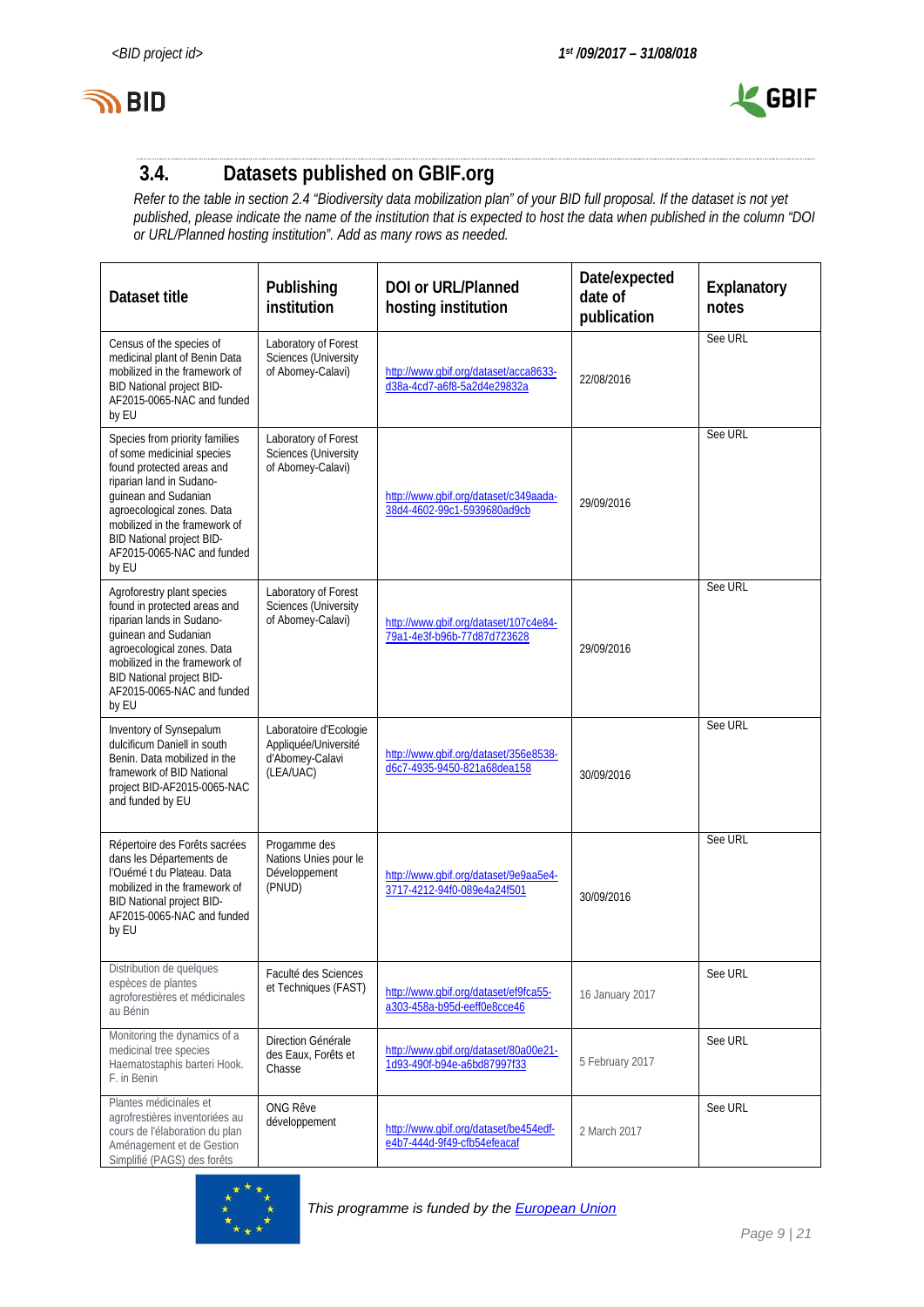



| galeries des départements de<br>l'Ouémé-Plateau.                                                                                                  |                                                                                |                                                                       |                |         |
|---------------------------------------------------------------------------------------------------------------------------------------------------|--------------------------------------------------------------------------------|-----------------------------------------------------------------------|----------------|---------|
| Census of medicinal and<br>agroforestry plants of Benin                                                                                           | Laboratory of Forest<br>Sciences (University<br>of Abomey-Calavi)              | http://www.gbif.org/dataset/2a5ec2a2-<br>ca47-469c-9ccd-43826d9bf7a8  | 2 March 2017   | See URL |
| Data on medicinal plants of<br><b>Benin</b>                                                                                                       | Laboratory of Forest<br>Sciences (University<br>of Abomey-Calavi)              | http://www.gbif.org/dataset/bfd83b14-<br>c0d7-4646-a9e0-d0a7a37d0a98  | 4 May 2017     | See URL |
| Data on agroforestry plant<br>species of Benin                                                                                                    | Laboratory of Forest<br>Sciences (University<br>of Abomey-Calavi)              | http://www.gbif.org/dataset/289d0510-<br>12d8-4d87-9875-465cfc7a8769  | 4 May 2017     | See URL |
| List of medicinal and<br>agroforestry plants found in<br>various ecosystems of Benin                                                              | Laboratory of Forest<br>Sciences (University<br>of Abomey-Calavi)              | http://www.gbif.org/dataset/9cc68a7f-<br>df2d-49d6-b797-94c99a2cafe8  | 4 June 2017    | See URL |
| Census of agroforestry plant<br>species of Benin (West Africa)<br>by SOS Biodiversity                                                             | Laboratory of Forest<br><b>Sciences (University</b><br>of Abomey-Calavi)       | http://www.gbif.org/dataset/37d71109-<br>216b-461d-b3a4-a100eef077cc  | 4 June 2017    | See URL |
| Census of medical plant<br>species of Benin (West Africa)<br>by SOS Biodiversity                                                                  | Laboratory of Forest<br>Sciences (University<br>of Abomey-Calavi)              | http://www.qbif.org/dataset/fc7cca53-<br>4b48-415a-9d31-9c9b71659697  | 3 June 2017    | See URL |
| Palmiers sauvages du Bénin                                                                                                                        | Laboratoire d'Ecologie<br>Appliquée/Université<br>d'Abomey-Calavi<br>(LEA/UAC) | http://www.gbif.org/dataset/a5a93c20-<br>5100-413f-a181-382850354c1f  | 28 July 2017   | See URL |
| Agroforestry species in Parkia<br>biglobosa's parklands in<br>Northern Benin                                                                      | Laboratory of Forest<br><b>Sciences (University</b><br>of Abomey-Calavi        | https://www.gbif.org/dataset/b737fdac-<br>8e6c-40fb-b743-f226e2b2f9da | 11 August 2017 | See URL |
| Plants censued in the<br>framework of the follow up of<br>the dynamics of the secondary<br>forests of the Lama forest<br>reserve (Southern Benin) | Laboratory of Forest<br><b>Sciences (University</b><br>of Abomey-Calavi        | https://www.gbif.org/dataset/ed5fc1c1-<br>5a36-4ae0-a208-b7b89c8aacf7 | 13 August 2018 | See URL |
| Checklist derived from<br>occurrence data published on<br>agroforestry plant species on<br><b>GBIF</b> site                                       | Laboratory of Forest<br>Sciences (University<br>of Abomey-Calavi)              | https://www.qbif.org/dataset/81a257d9-<br>9522-410e-b921-8c9283dbb939 | 19/08/2018     | See URL |
| Checklist derived from<br>occurrence data published on<br>medicinal plant species on<br><b>GBIF</b> site                                          | Laboratory of Forest<br><b>Sciences (University</b><br>of Abomey-Calavi)       | https://www.qbif.org/dataset/6ac09c4d-<br>bf7b-4e47-9c2d-f5abf6e89aa0 | 19/08/2018     | See URL |
| Checklist derived from<br>occurrence data published on<br>agroforestry and medicinal<br>plant species on GBIF site                                | Laboratory of Forest<br><b>Sciences (University</b><br>of Abomey-Calavi)       | https://www.qbif.org/dataset/dba21dbc-<br>ea38-4bbf-b50f-ba3d256e1f73 | 19/08/2018     | See URL |

# <span id="page-9-0"></span>**3.5. Examples of use of biodiversity data available through GBIF**

*Data mobilised through the BID programme, ultimately, should guide natural resource conservation and management policy. We require you to report on how you have integrated these data into these policy-making processes. You may want to refer to the section 2.5 "Plan to support the integration of biodiversity information into policy and decision-making process" of your original proposal as a reminder of your original commitments.* 

*As part of that process, we request you to provide us with a summary of how you have used these data within the decision-making process and we have included some guiding questions below to help with that process. Please note* 

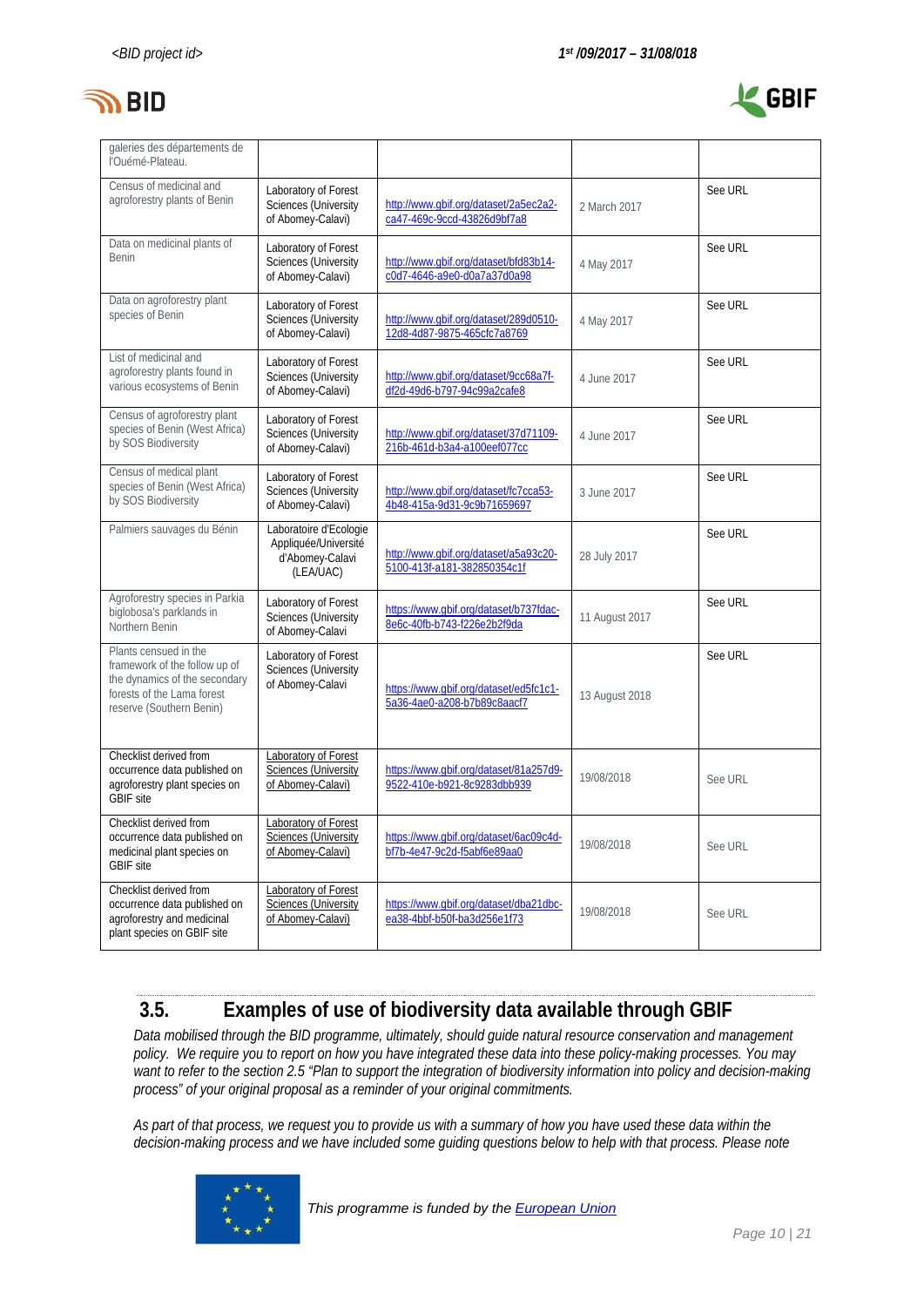



*that if your dataset has been combined with other datasets in analyses that guide the decision-making process, then this should be recorded too.* 

## *Description*

#### *Has your project been successful in integrating data within the policy-making process?*

To some extent, yes. In the project team backed by the Laboratory of Forest Sciences, we used the data on priority valuable species of the country and achieved important results. The results were presented through workshops and communications. Some of the results are yet published in good scientific journals and others are still in the pipeline of journals. Especially during this last period of the project, we presented the results to decision makers during the workshops of December 2017 and May 2018. We achieved reports on our findings and sent them to decision makers and natural resource managers*.* Now we need to keep in touch with those partners to integrate the results into decision making process that surely will bear fruit with time.

#### *Where did the demand for these data come from?*

Some demands are implicit and come from the community of data users (researchers, teachers, natural resource managers…). They are downloading more and more data published on Benin at GBIF portal and are publishing diverse scientific articles partly reported on the following link:

*[https://www.gbif.org/resource/search?contentType=literature&literatureType=journal&cou](https://www.gbif.org/resource/search?contentType=literature&literatureType=journal&countriesOfCoverage=BJ) [ntriesOfCoverage=BJ](https://www.gbif.org/resource/search?contentType=literature&literatureType=journal&countriesOfCoverage=BJ)*

Some of the authors of those papers, come from institutions that earlier expressed explicitly their needs of data:

- University of Abomey-Calavi. Faculty of Agricultural sciences
- Center for Studies, Research, and Trainings in Forestry
- University of Agriculture of Kétou
- University of Parakou

#### *If yes, which policies have been developed using your data?*

All along this project, through 2 to 3 workshops each year, partners of GBIF Benin including researchers, students, teachers, natural resources managers are invited and attended our workshops and were capacitated in data mobilization, data downloading and data use. The reports achieved are on decision and policy makers' desks and we will keep in touch with them to assist whenever needed, the integration of our results into decision.

*If no, what were some of the challenges you faced in getting your data into those processes?*

*-*

*Did you have a biodiversity data integration plan from the beginning of your project? If so, did you have to adapt your plan as the project progressed and why did you have to make those alterations?*

Yes we did. The intended targeted application of biodiversity data is achieved with reliable results disseminated through workshops, communications and scientific papers. Through the workshops and communications, policy and decision makers on biodiversity conservation were invited and informed. Furthermore we sent to them the reports on our results. We will maintain contact with them and accompany them whenever required in the process of decision making taking into account our findings.

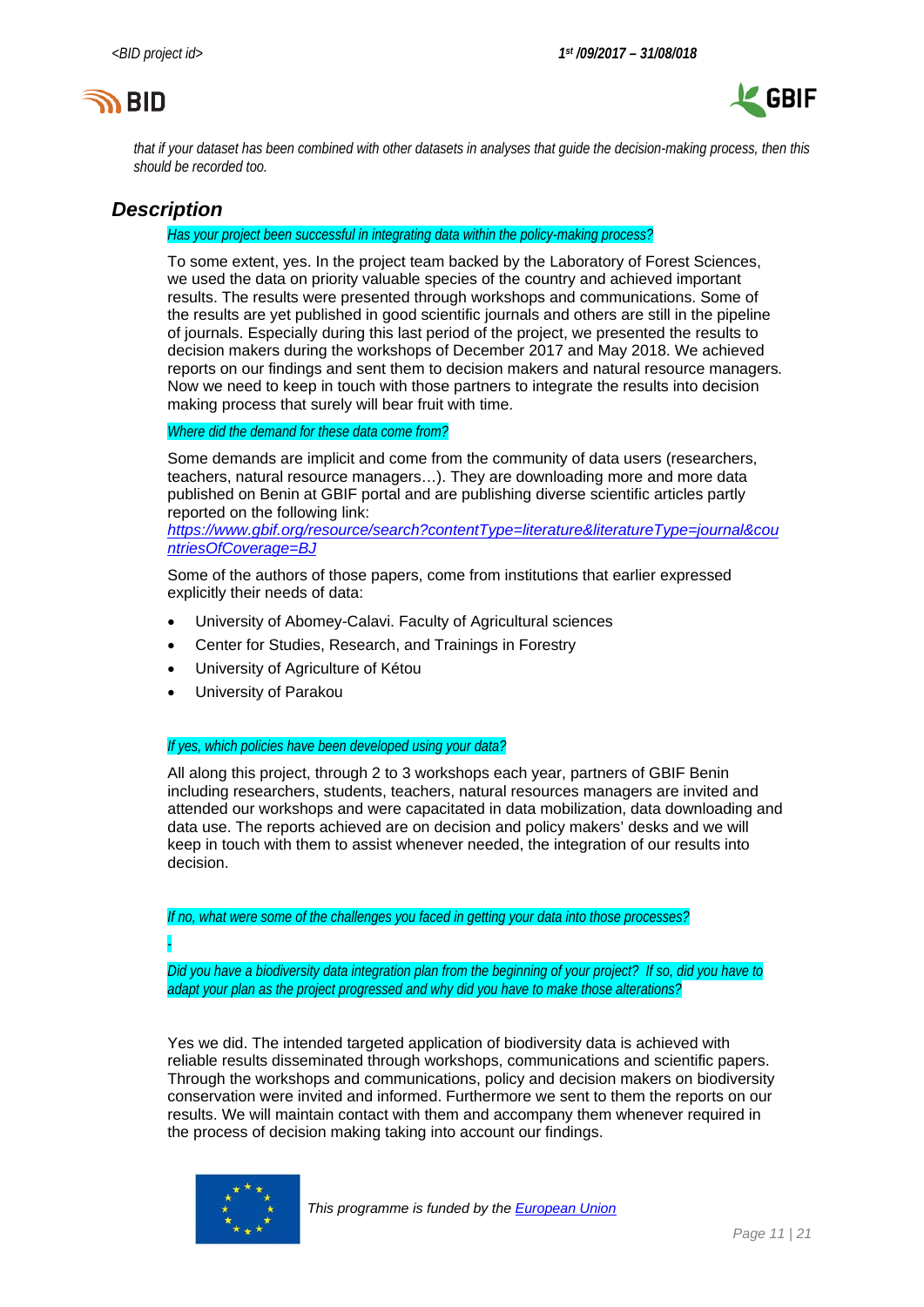



*In what format are your data being used i.e. what were the analyses, if any, that you needed to perform on the data to ensure that they was in a format accessible to policy-makers?*

The French version of the reports we presented to the decision makers and natural resource managers during our workshops is part of the reports sent to GBIFS / BID. The French version of the reports will also be sent to them. As you can realize, there are inside the reports, the distribution maps of species as well as ecological niche models taking into account scenarios of climate changes. On the maps, favourable and unfavourable areas of species distribution are easy to be understood by decision makers and natural resource manager and can inspire and guide them on strategies of biodiversity conservation identification and implementation. To achieve those important results, data were digitized, cleaned, and published on GBIF site. Thereafter, data of the different species of interest were downloaded from GBIF site and cleaned. We use the data in GIS to achieve the distribution maps of species. We further use the data along with environmental data in MaxEnt to achieve distribution and ecological models to inform decisions.

*What level of communication has there been with the relevant policy stakeholders i.e. by which means? With what regularity? And, how critical have these interactions been for the development policy-relevant analyses?*

As we said, it was through outreach and communication during workshops. We also achieve video records and will send to them to support the written reports. Those exchange of communication took place at least twice a year all along the project. We will maintain contact and accompany them whenever required in the process.

*What additional support (resources, tools, network, training) would be needed for your project to ensure the flow of information from mobilisation to decision-making?*

Even if nothing is really perfect on earth, we consider that in the framework of this project, we achieve a lot. Priorities must now shift to other more global field of interests of people (food security, public health, tourism…)

*How would you improve on your own processes in the future to improve data integration in the future?*

The results achieved in the framework of this project are simply outstanding. To facilitate their uptake, we need more communications and outreaches, more press release, more lobbying…

*Data may serve other purposes other than for policy-making and these are as valuable. How was your data used for other purposes e.g. development of training materials, scientific publications, communication activities etc?*

Right, we achieve interesting scientific publications

*(<https://www.gbif.org/resource/search?contentType=literature&literatureType=journal&countriesOfCoverage=BJ>) .* Students in the master program of biodiversity informatics daily use data to achieve training exercises. For example, students used the data to achieve and publish the checklists of plants on GBIF site*.* 

## *Supporting materials*

*As part of our reporting, we request you to provide us with a copy of any materials highlighting data use on your dataset, either on its own or in combination with other datasets. This could be in the form of:*

- Reports governmental, ministerial, non-governmental organisations, international policy-making bodies
- Policy briefs
- Scientific publications
- Outputs from analyses that will be used in the future e.g. species distributions maps and other spatial analyses
- Education/communication materials

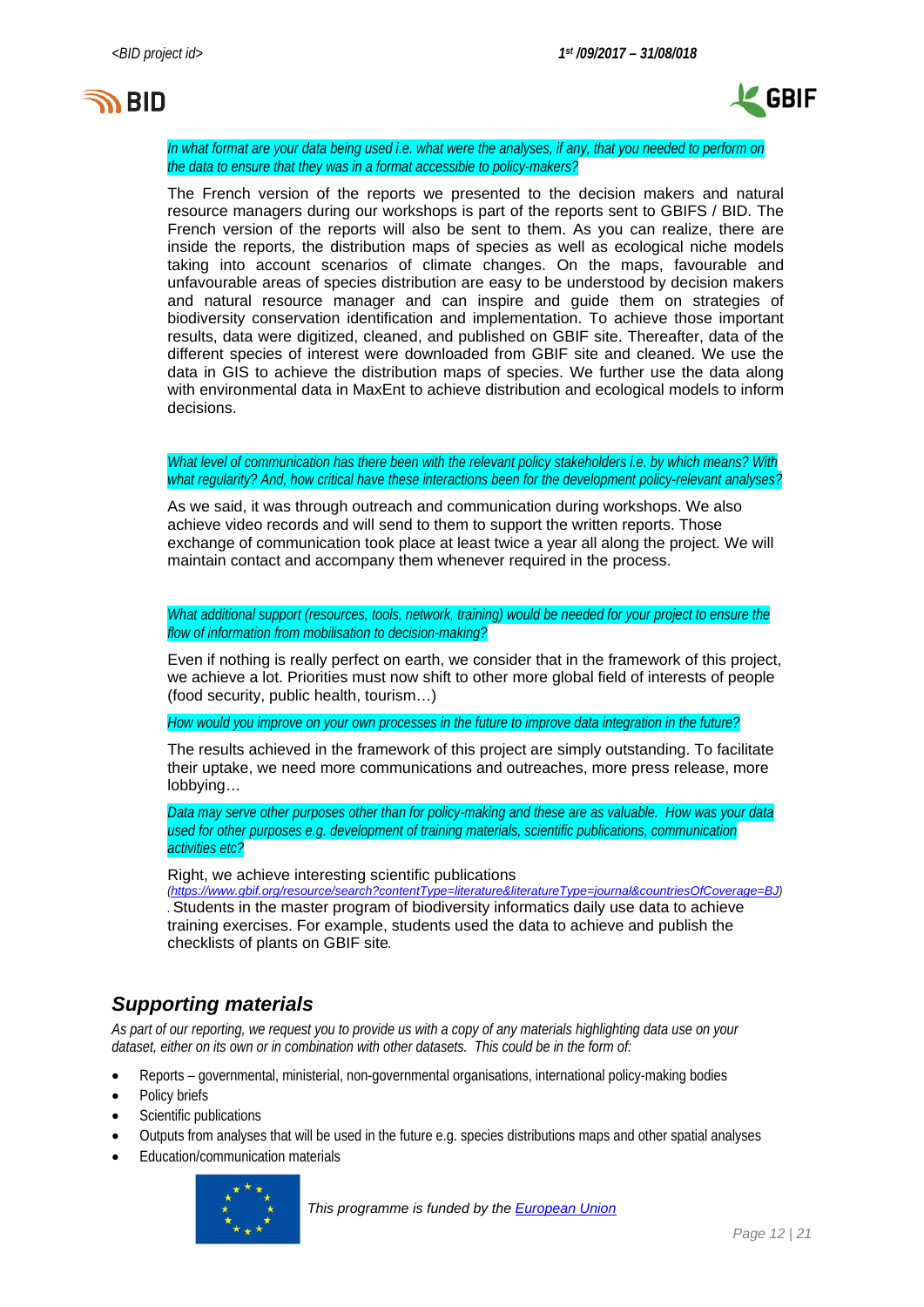



*Please provide a valid dataset to the doi. Where the doi is not known, please state why.*

| Name of resource                                                                                                                                                                                                                      | Type of resource i.e.<br>report, policy brief,<br>scientific publication,<br>analysis output,<br>education materials,<br>communication<br>materials, other<br>(please specify) | Dataset doi                                                                                                                      | Link to document or<br>publication citation                                        |
|---------------------------------------------------------------------------------------------------------------------------------------------------------------------------------------------------------------------------------------|--------------------------------------------------------------------------------------------------------------------------------------------------------------------------------|----------------------------------------------------------------------------------------------------------------------------------|------------------------------------------------------------------------------------|
| Ecological niche modeling and strategies for the<br>conservation of Dialium guineense Willd. (black<br>velvet) in West Africa                                                                                                         | Scientific publication<br>(agroforestry species)                                                                                                                               | http://doi.org/10.15468/dl.bn7vpz                                                                                                | http://www.academicjournals.org/jour<br>nal/LJBC/article-<br>abstract/FB78CD066719 |
| Spatial distribution and strategy of conservation of<br>Chrysophyllum albidum in Benin                                                                                                                                                | Report (agroforestry<br>species)                                                                                                                                               | On June 2017 directly with the<br>plugin of GBIF in QGIS<br>Further downloading:<br>https://doi.org/10.15468/dl.e692qf           | GBIFS (earlier reports to BID)                                                     |
| Modeling the spatial distribution of multipurpose<br>forest trees for sustainable conservation and use<br>in the context of climate change: case of Afzelia<br>africana Sm. and Pterocarpus erinaceus Poir. in<br>Benin (West Africa) | Report (agroforestry<br>species)                                                                                                                                               | DOI of P.<br>erinaceus: http://doi.org/10.15468/dl<br>.6ucyrp;<br>DOI of A.<br>africana: http://doi.org/10.15468/dl.yl<br>7epd). | GBIFS (earlier reports to BID)                                                     |
| Potential geographical distribution of Cissus<br>populnea Guill. & Perr. in Benin (West Africa)                                                                                                                                       | Report (agroforestry<br>species)                                                                                                                                               | http://doi.org/10.15468/dl.des6nm                                                                                                | GBIFS (earlier reports to BID)                                                     |
| How broads are the suitable areas of<br>Sarcocephalius latifolius Sm. E.A. Bruce<br>to support its conservation despite<br>climate change and use of all of its parts                                                                 | Report (agroforestry<br>species)                                                                                                                                               | https://www.gbif.org/occurrence/dow<br>nload/0032212-160910150852091                                                             | GBIFS (earlier reports to BID)                                                     |
|                                                                                                                                                                                                                                       | Achievement of this last period                                                                                                                                                |                                                                                                                                  |                                                                                    |
| Vulnerability of Khaya senegalensis Desr & Juss                                                                                                                                                                                       | Report (medicinal plants)                                                                                                                                                      | http://doi.org/10.15468/dl.is3mds                                                                                                | Report_NAC_04                                                                      |
| to climate change and to the invasion of Hypsipyla<br>robusta Moore in Benin (West Africa)                                                                                                                                            | and scientific publication                                                                                                                                                     | and<br>http://doi.org/10.15468/dl.k0adsn                                                                                         | https://www.ajol.info/index.php/ijbcs/<br>article/view/172335                      |
| Distribution and ecological niche of Crateva<br>adansonnii DC. in the context of climate change in<br>Benin                                                                                                                           | Report (medicinal plants)                                                                                                                                                      | DOI10.15468/dl.r7f1oy.                                                                                                           | Report NAC 04                                                                      |
| Spatial distribution modelling and impact of climate<br>changes on species from the genus Combretum                                                                                                                                   | Report (medicinal plants)                                                                                                                                                      | (DOI: 10.15468/dll.siyygq                                                                                                        | Report_NAC_04                                                                      |
| Distribution and ecological niche modeling of<br>valuable species of Benin under climate changes:<br>case of Spondias mombin L.                                                                                                       | Report (agroforestry<br>species)                                                                                                                                               | https://doi.org/10.15468/dl.jldlp2                                                                                               | Report_NAC_04                                                                      |
| Predicting the Impact of Climate Change on the<br>Distribution of the Iconic African Baobab<br>(Adansonia digitata L.) using Ecological Niche<br><b>Models</b>                                                                        | Report (agroforestry<br>species)                                                                                                                                               | https://doi.org/10.15468/dl.n5eabk                                                                                               | Report_NAC_04                                                                      |

## **3.6.Events organized as part of the project**

*List all the events that have been organized as part of your project. Please provide links to any documents or webpages documenting the use in the "Sources of verification" column. Add as many rows as needed.*

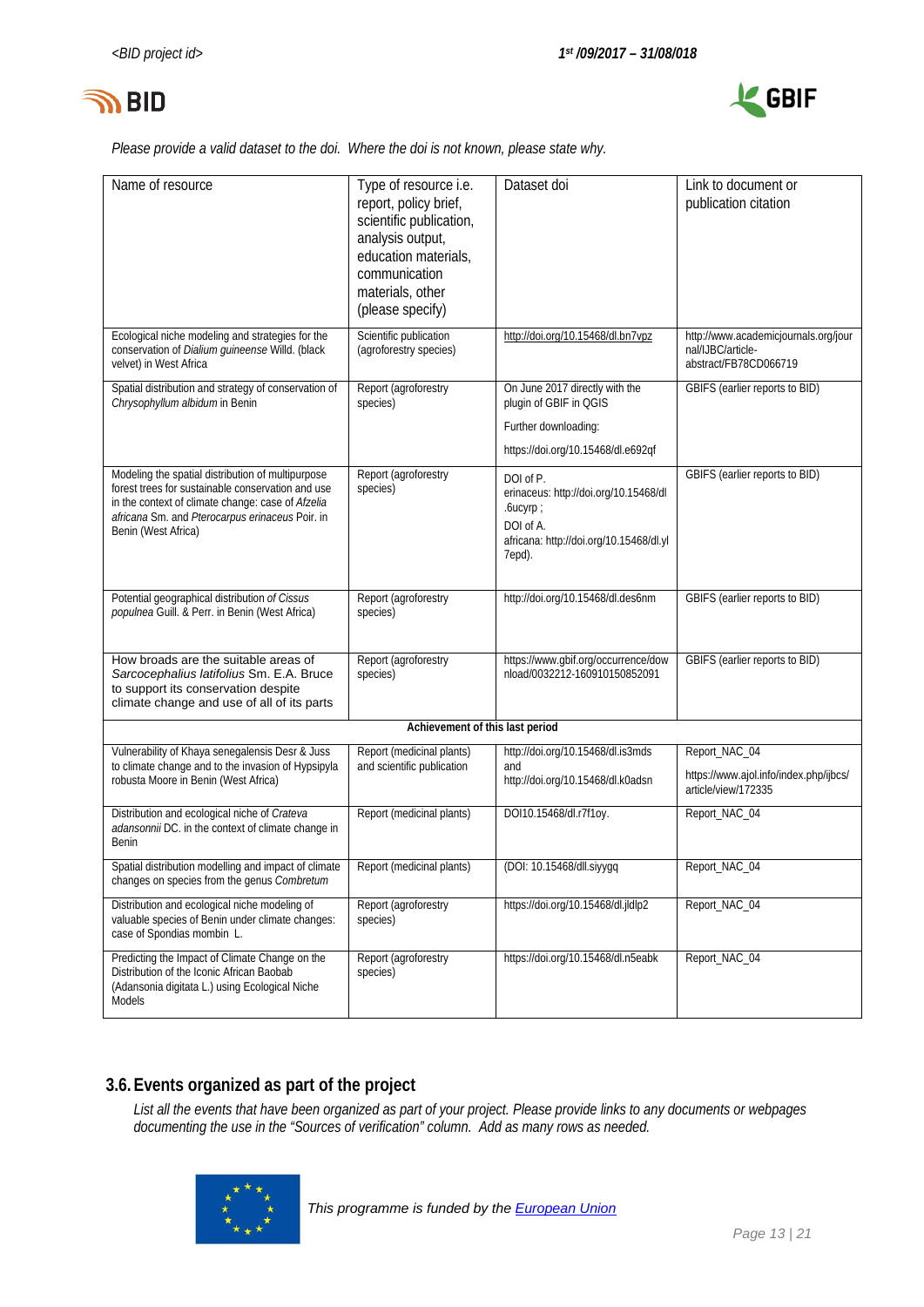



| <b>Full title</b>                                                                                                                                                                    | Organizing<br>institution | <b>Dates</b>           | Number of<br>participants | Sources of<br>verification |
|--------------------------------------------------------------------------------------------------------------------------------------------------------------------------------------|---------------------------|------------------------|---------------------------|----------------------------|
| Thoughts workshop on<br>conservation of priority<br>agroforestry, threatened<br>and medicinal species,<br>control and eradication of<br>invasive alien species                       | <b>GBIF Benin</b>         | 19-20 December<br>2017 | 40                        | Report                     |
| Workshop on the<br>dissemination of the<br>results of the "Biodiversity<br>Information for<br>Development (BID) "<br>projects to decision-<br>makers and the scientific<br>community | <b>GBIF Benin</b>         | 09-10 May 2018         | 48                        | Report                     |

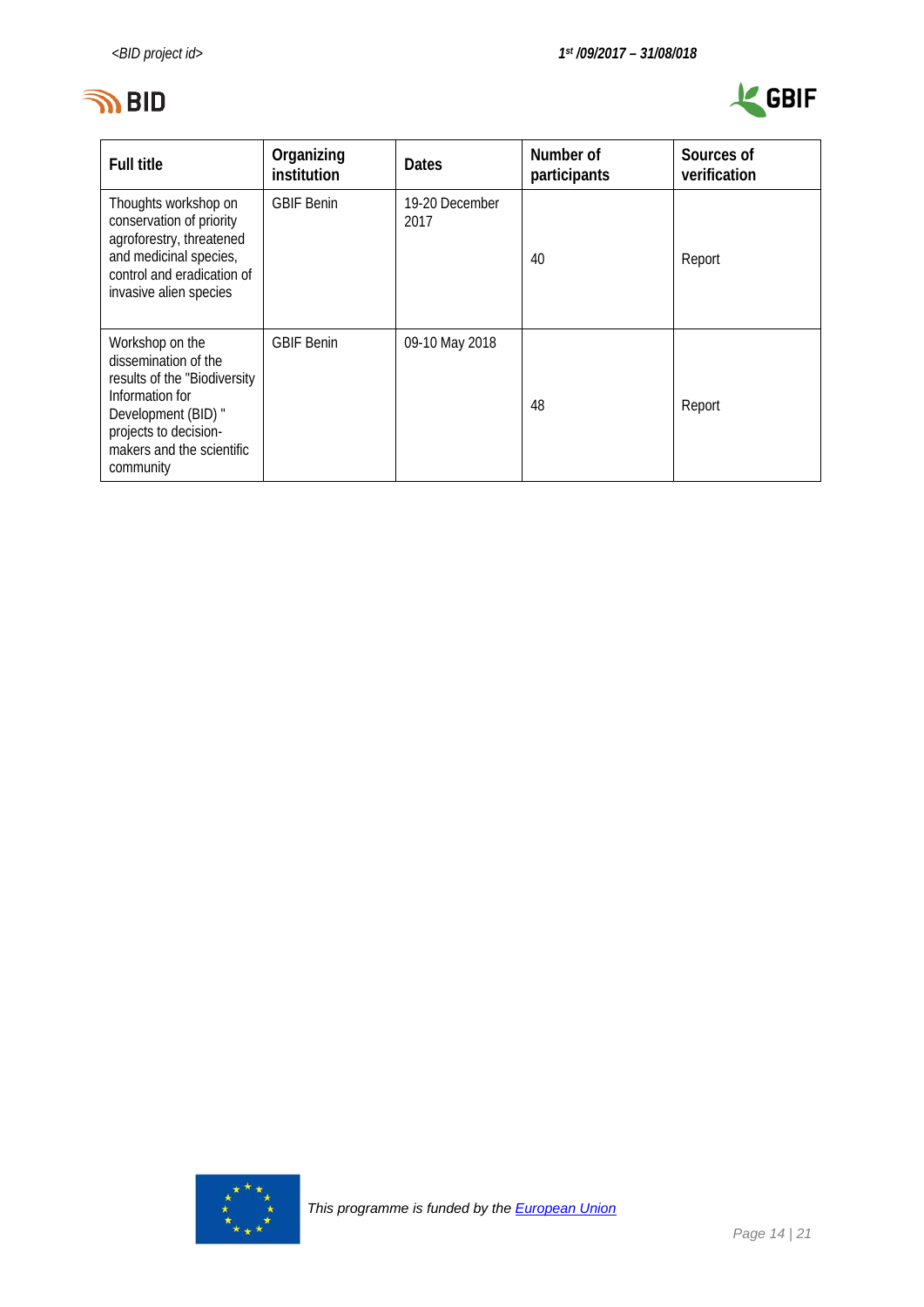# **IN BID**



# **4. Updated calendar for the BID project implementation and evaluation period**

*The calendar should be completed in the same way as in the Full Project Proposal, but should include any expected changes. Provide reasons for any expected changes in section 4.1 'Explanatory Notes'.*

<span id="page-14-0"></span>

| Implementation period (maximum 24 months, starting 1 June 2016 at the earliest)                |   |                |                |                |   |              |              |              |              |              |              |                      |              |              |   |              |                 |              |              |              |             |              |             |              |              |
|------------------------------------------------------------------------------------------------|---|----------------|----------------|----------------|---|--------------|--------------|--------------|--------------|--------------|--------------|----------------------|--------------|--------------|---|--------------|-----------------|--------------|--------------|--------------|-------------|--------------|-------------|--------------|--------------|
| Implementation period start date and end date<br>(01/06/16 to 31/08/18)                        |   |                |                |                |   |              |              |              |              |              |              |                      |              |              |   |              |                 |              |              |              |             |              |             |              |              |
| <b>Activity</b>                                                                                |   | $\overline{2}$ | $\mathfrak{Z}$ | $\overline{4}$ | 5 | 6            |              | 8            | 9            |              |              | $10 \mid 11 \mid 12$ | 13           |              |   | $14$ 15 16   | 17 <sup>1</sup> |              |              | 18 19 20 21  |             | $22 \mid 23$ |             | 24           | <b>Notes</b> |
| BID Capacity Enhancement workshop 1                                                            |   |                | X              | $\sf X$        |   |              |              |              |              |              |              |                      |              |              |   |              |                 |              |              |              |             |              |             |              |              |
| 6-month progress analysis                                                                      |   |                |                |                |   | Χ            |              |              |              |              |              |                      |              |              |   |              |                 |              |              |              |             |              |             |              |              |
| Mid-term evaluation & reporting                                                                |   |                |                |                |   |              |              |              |              |              |              |                      |              |              | Χ |              |                 |              |              |              |             |              |             |              |              |
| Achievement of the list of priority species                                                    | X | X              |                |                |   |              |              |              |              |              |              |                      |              |              |   |              |                 |              |              |              |             |              |             |              |              |
| Achievement of workshops at national level                                                     | X |                |                |                | X | $\sf X$      |              |              |              |              |              |                      |              |              |   |              | $\sf X$         |              |              |              |             |              | $\sf X$     |              |              |
| Digitization of data in overseas institutions                                                  |   |                |                |                |   |              |              |              |              |              |              |                      |              |              |   | $\mathsf{X}$ | $\sf X$         | $\mathsf{X}$ | X            | X            | $\sf X$     | $\mathsf X$  | X           | $\mathsf{X}$ |              |
| Enhancing data mobilization at national level                                                  |   | X              | X              | $\mathsf{X}$   | X | $\mathsf{X}$ | X            | $\mathsf{X}$ | $\mathsf{X}$ | $\mathsf{X}$ | $\mathsf{X}$ | X                    | $\mathsf X$  | X            |   | $X$ $X$      | $\mathsf X$     | $\mathsf X$  | $\mathsf X$  | $\mathsf{X}$ | $\mathsf X$ | $\sf X$      | $\mathsf X$ | $\lambda$    |              |
| In person contacts to enhance data mobilization                                                |   | X              | X.             | X              | X | $\mathsf{X}$ | $\chi$       | $\sf X$      | X            | $\mathsf{X}$ | $\sf X$      | $\mathsf{X}$         | X            | $\mathsf{X}$ |   | $X \times$   | $\mathsf X$     | $\mathsf{X}$ | X            | $\chi$       | $\mathsf X$ | $\sf X$      | $\mathsf X$ | $\sf X$      |              |
| Publishing data mobilized at national level                                                    |   | X              | X              | $\sf X$        | X | $\sf X$      | $\mathsf{X}$ | $\mathsf{X}$ | $\mathsf{X}$ | $\mathsf{X}$ | $\sf X$      | $\mathsf{X}$         | $\mathsf{X}$ | X            |   | $X$ $X$      | $\mathsf{X}$    | $\mathsf{X}$ | X            | $\mathsf{X}$ | $\mathsf X$ | $\chi$       | $\mathsf X$ | $\chi$       |              |
| Publishing data mobilized in overseas institutions                                             |   |                |                |                |   |              |              |              |              |              |              |                      |              |              |   | $\sf X$      | X               | $\mathsf{X}$ | $\sf X$      | $\mathsf{X}$ | $\mathsf X$ | $\chi$       | $\mathsf X$ | $\mathsf{X}$ |              |
| Achievement and publishing of checklist of renowned<br>multipurpose agroforestry plant species |   |                |                |                |   |              |              | X            | X            | $\mathsf{X}$ | $\chi$       | $\chi$               | X            | X            |   | $X$ $X$      | $\mathsf{X}$    | $\chi$       | X            | $\chi$       | $\mathsf X$ | $\chi$       | $\sf X$     | $\sf X$      |              |
| Achievement and publishing of checklist of renowned<br>medicinal plants                        |   |                |                |                |   |              |              | X            | $\sf X$      | X            | $\chi$       | $\chi$               | $\sf X$      | X            |   | $X$ $X$      | $\sf X$         | $\sf X$      | X            | X            | $\sf X$     | X            | $\mathsf X$ | $\lambda$    |              |
| Achievement of distribution maps of the species in the<br>context of global change             |   |                |                |                |   |              | X            | X            | X            | X            | $\chi$       | $\chi$               | $\mathsf{X}$ | $\sf X$      |   | $X \times$   | $\sf X$         | $\sf X$      | $\mathsf{X}$ | $\sf X$      | $\mathsf X$ | $\chi$       | $\chi$      |              |              |
| Identification of efficient strategies and actions to protect                                  |   |                |                |                |   |              | X            | Χ            | X            | X            | X            | $\mathsf{X}$         | $\sf X$      | X            |   | $X$ $X$      | $\sf X$         | $\sf X$      | X            | $\times$     | Χ           | $\chi$       | $\mathsf X$ |              |              |

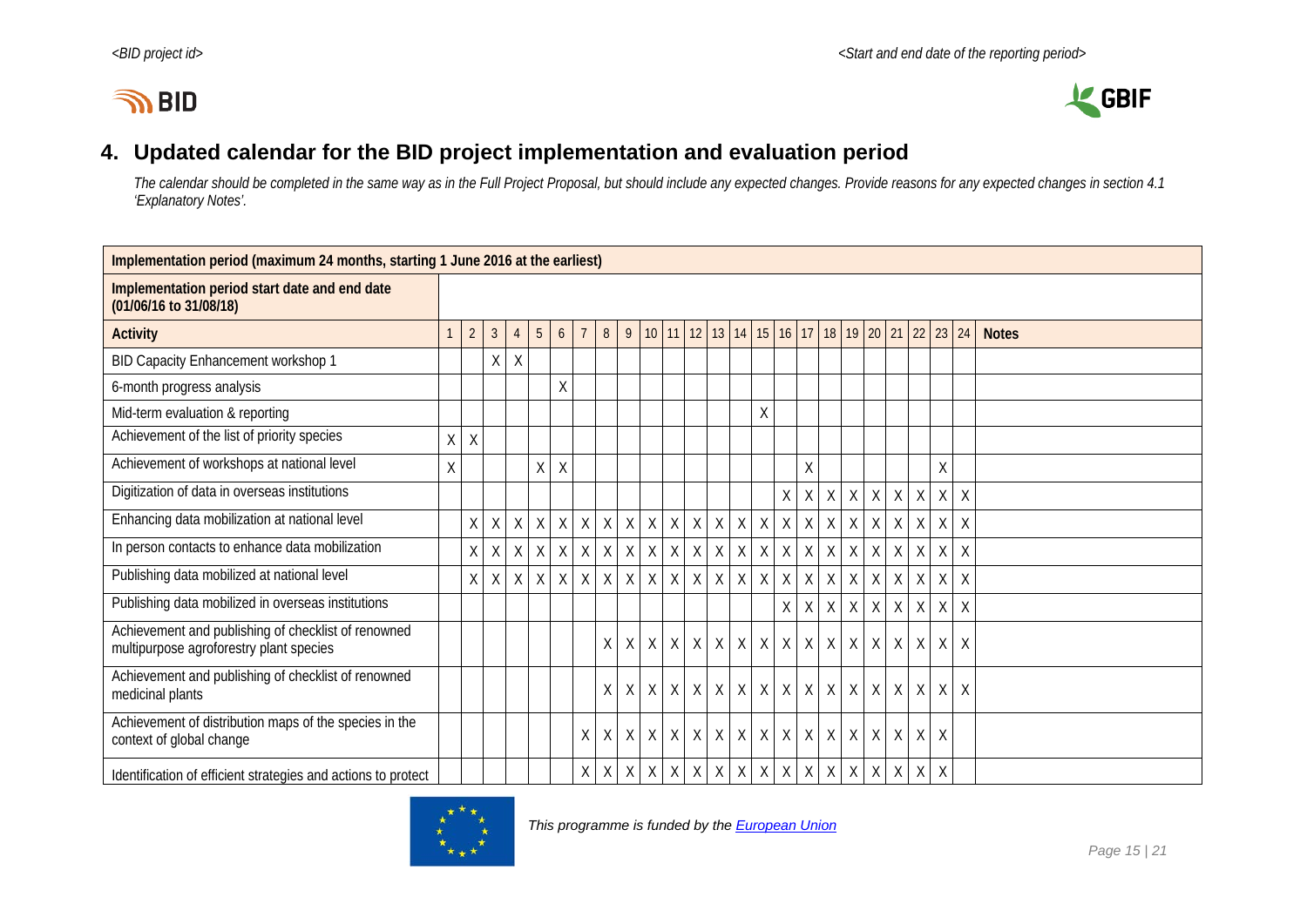| <b>BID</b>                                                                                                                  |                                                                             |                                                                                            |                         |   |  |  |             |                     |              |                 |   |        |         |              |              |                          |   |             |         |              |              |              |          |  |  | <b>GBIF</b> |  |  |
|-----------------------------------------------------------------------------------------------------------------------------|-----------------------------------------------------------------------------|--------------------------------------------------------------------------------------------|-------------------------|---|--|--|-------------|---------------------|--------------|-----------------|---|--------|---------|--------------|--------------|--------------------------|---|-------------|---------|--------------|--------------|--------------|----------|--|--|-------------|--|--|
| and conserve targeted species                                                                                               |                                                                             |                                                                                            |                         |   |  |  |             |                     |              |                 |   |        |         |              |              |                          |   |             |         |              |              |              |          |  |  |             |  |  |
| Evaluation of the usefulness of protected areas as of<br>today and in the future and suggestions of possible<br>adjustments |                                                                             |                                                                                            |                         |   |  |  | $\chi$      | $X$ $X$ $X$ $X$ $X$ |              |                 |   |        | X       | X            | X            |                          |   | $X$ $X$ $X$ | X       | $\chi$       | $\mathsf{X}$ | $\sf X$      | $\times$ |  |  |             |  |  |
| Achievement of communications and outreach on<br>deliverables                                                               |                                                                             |                                                                                            |                         |   |  |  | $\sf X$     | $\sf X$             | $\mathsf{X}$ | X               | X | $\chi$ | $\sf X$ | $\mathsf{X}$ | $\mathsf{X}$ | X                        | X | $\chi$      | X       | $\mathsf{X}$ | $\mathsf X$  | $\sf X$      | $\chi$   |  |  |             |  |  |
| broadcast deliverables through communications and<br>outreach via diverse media                                             |                                                                             |                                                                                            |                         |   |  |  | $\mathsf X$ | $\mathsf{X}$        |              | $X$ $X$ $X$ $X$ |   |        |         | $X$ $X$      |              | $x \mid x \mid x \mid x$ |   |             | $X$ $X$ |              | $\mathsf X$  | $\mathsf{X}$ | $\sf X$  |  |  |             |  |  |
|                                                                                                                             | Evaluation period (maximum 6 months, ending 31 December 2018 at the latest) |                                                                                            |                         |   |  |  |             |                     |              |                 |   |        |         |              |              |                          |   |             |         |              |              |              |          |  |  |             |  |  |
| Evaluation period start date and end date (01/06/18<br>to 31/12/18)                                                         |                                                                             |                                                                                            |                         |   |  |  |             |                     |              |                 |   |        |         |              |              |                          |   |             |         |              |              |              |          |  |  |             |  |  |
| <b>Activity</b>                                                                                                             |                                                                             | $5\phantom{.0}$<br>$\overline{2}$<br><b>Notes</b><br>$\overline{3}$<br>6 <sup>1</sup><br>4 |                         |   |  |  |             |                     |              |                 |   |        |         |              |              |                          |   |             |         |              |              |              |          |  |  |             |  |  |
| Final financial and narrative reporting                                                                                     |                                                                             | $\mathsf{X}$                                                                               | $\mathsf X$             |   |  |  |             |                     |              |                 |   |        |         |              |              |                          |   |             |         |              |              |              |          |  |  |             |  |  |
| Achievement of the list of priority species                                                                                 | X                                                                           |                                                                                            |                         |   |  |  |             |                     |              |                 |   |        |         |              |              |                          |   |             |         |              |              |              |          |  |  |             |  |  |
| Achievement of workshops at national level                                                                                  |                                                                             | X                                                                                          |                         |   |  |  |             |                     |              |                 |   |        |         |              |              |                          |   |             |         |              |              |              |          |  |  |             |  |  |
| Digitization of data in overseas institutions                                                                               |                                                                             | X                                                                                          |                         |   |  |  |             |                     |              |                 |   |        |         |              |              |                          |   |             |         |              |              |              |          |  |  |             |  |  |
| Enhancing data mobilization at national level                                                                               |                                                                             |                                                                                            | $\sf X$                 |   |  |  |             |                     |              |                 |   |        |         |              |              |                          |   |             |         |              |              |              |          |  |  |             |  |  |
| Publishing data mobilized at national level                                                                                 |                                                                             |                                                                                            | $\overline{\mathsf{X}}$ |   |  |  |             |                     |              |                 |   |        |         |              |              |                          |   |             |         |              |              |              |          |  |  |             |  |  |
| Publishing data mobilized in overseas institutions                                                                          |                                                                             |                                                                                            | Χ                       |   |  |  |             |                     |              |                 |   |        |         |              |              |                          |   |             |         |              |              |              |          |  |  |             |  |  |
| Achievement and publishing of checklist of renowned<br>multipurpose agroforestry plant species                              |                                                                             |                                                                                            |                         | Χ |  |  |             |                     |              |                 |   |        |         |              |              |                          |   |             |         |              |              |              |          |  |  |             |  |  |
| Achievement and publishing of checklist of renowned<br>medicinal plants                                                     |                                                                             |                                                                                            |                         | Χ |  |  |             |                     |              |                 |   |        |         |              |              |                          |   |             |         |              |              |              |          |  |  |             |  |  |
| Achievement of distribution maps of the species in the<br>context of global change                                          |                                                                             |                                                                                            |                         | Χ |  |  |             |                     |              |                 |   |        |         |              |              |                          |   |             |         |              |              |              |          |  |  |             |  |  |
| Identification of efficient strategies and actions to protect<br>and conserve targeted species                              |                                                                             |                                                                                            |                         | Χ |  |  |             |                     |              |                 |   |        |         |              |              |                          |   |             |         |              |              |              |          |  |  |             |  |  |

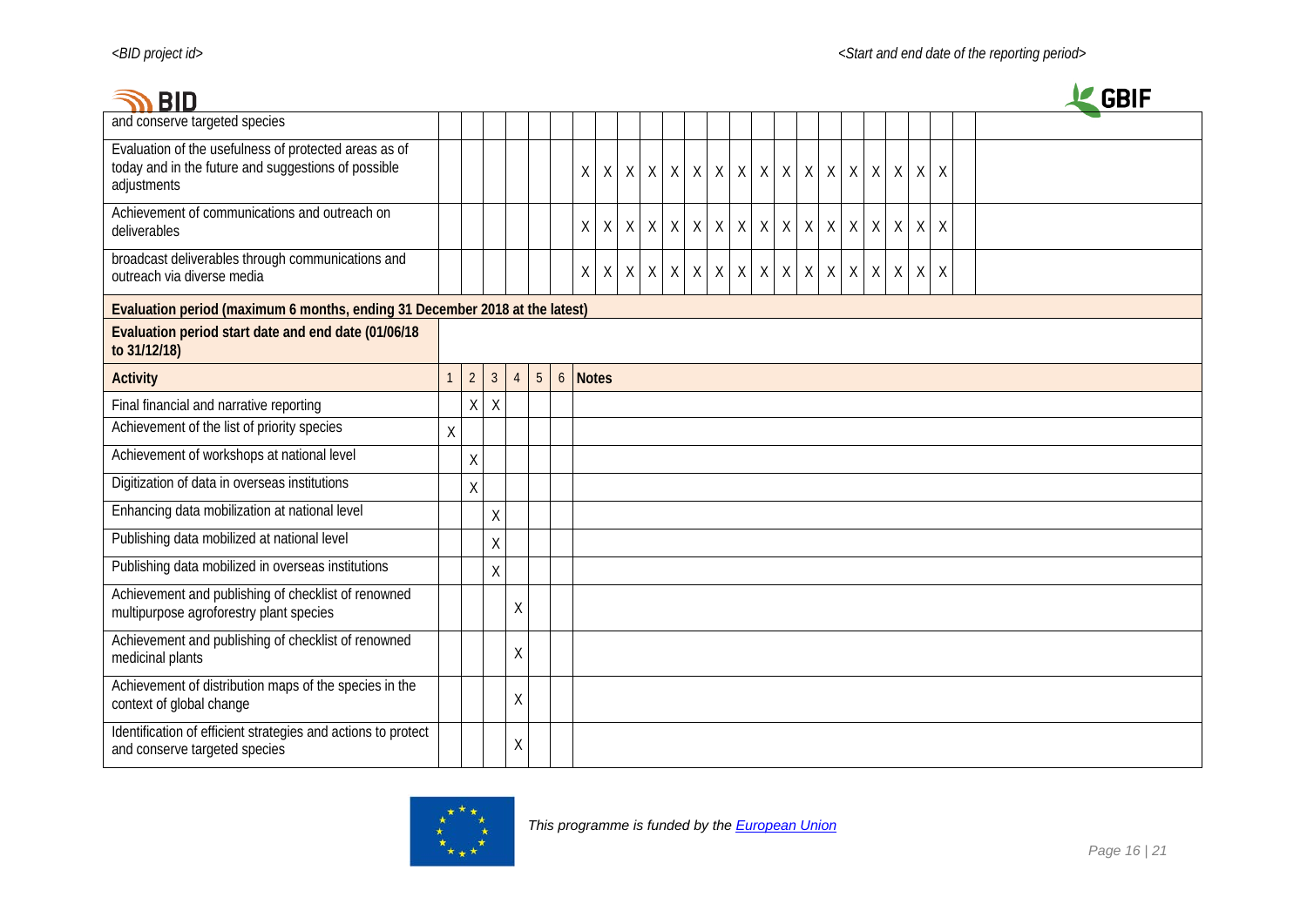| <b>BID</b>                                                                                                                  |   |   | GRI |
|-----------------------------------------------------------------------------------------------------------------------------|---|---|-----|
| Evaluation of the usefulness of protected areas as of<br>today and in the future and suggestions of possible<br>adjustments | Χ |   |     |
| Achievement of communications and outreach on<br>deliverables                                                               |   | χ |     |
| broadcast deliverables through communications and<br>outreach on TVs                                                        |   | χ |     |

**4.1.Explanatory notes:**

The activities are achieved as planned

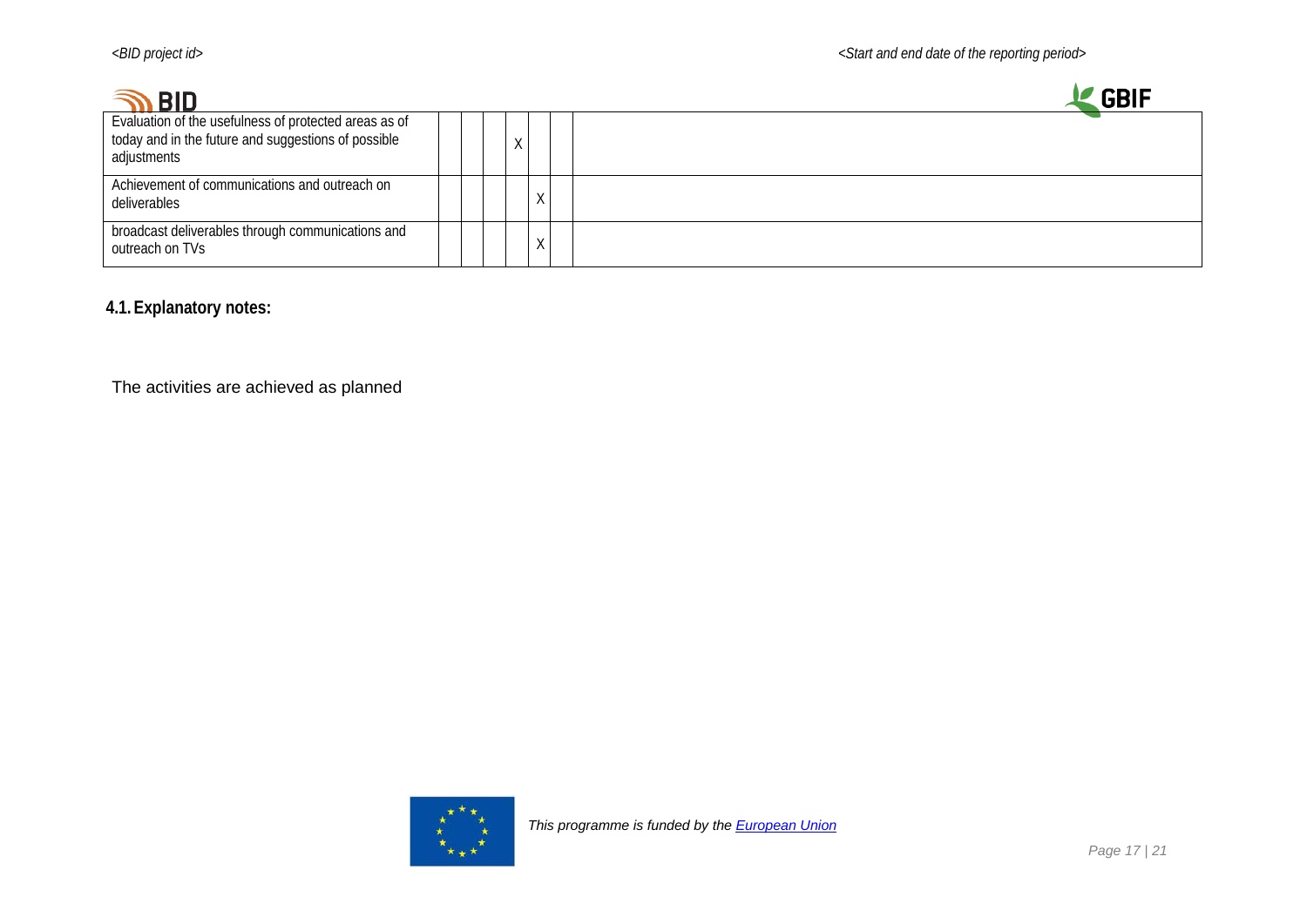



# <span id="page-17-0"></span>**5. Sustainability plans**

*Explain the approach that will be taken to ensure the sustainability of the project's results after the end of your project (500 words maximum)*

The sustainability plans are presented below:

### **Establish or strengthen national biodiversity information facilities**

GBIF Benin will be in charge of organizing workshops to enhance continuously capacity of in-country partner institutions to enable them to continue to contribute data after the project. A great success is that the ongoing master program of biodiversity informatics at my university is continuously capacitating students to contribute data and to use data to inform decision making. We need to lobby and get funds from the governments and elaborate and submit projects to various donors (EU, USA NSF, NEPAD, African Union, IPBES, and other donors …) to complement the funds of JRS Biodiversity Foundation allocated to us to support the master program.

#### **Increase available biodiversity data**

In the framework of the master program in biodiversity informatics, data on priority species will be more mobilized and used. In parallel, capacity building to other partners than the students in the master program will continue whenever funds are made available through different projects or the government. Maintaining contacts with GBIF Benin partners, will enable continuous data mobilization.

### **Use of biodiversity data in response to national priorities**

We are happy that GBIF Benin's team is more and more capacitated in relevant data use analysis. Students in the master program are also more and more in-depth capacitated. The relevant skills available will process and fully analyze data to achieve relevant results to guide decision making with respect to priorities in biodiversity conservation.

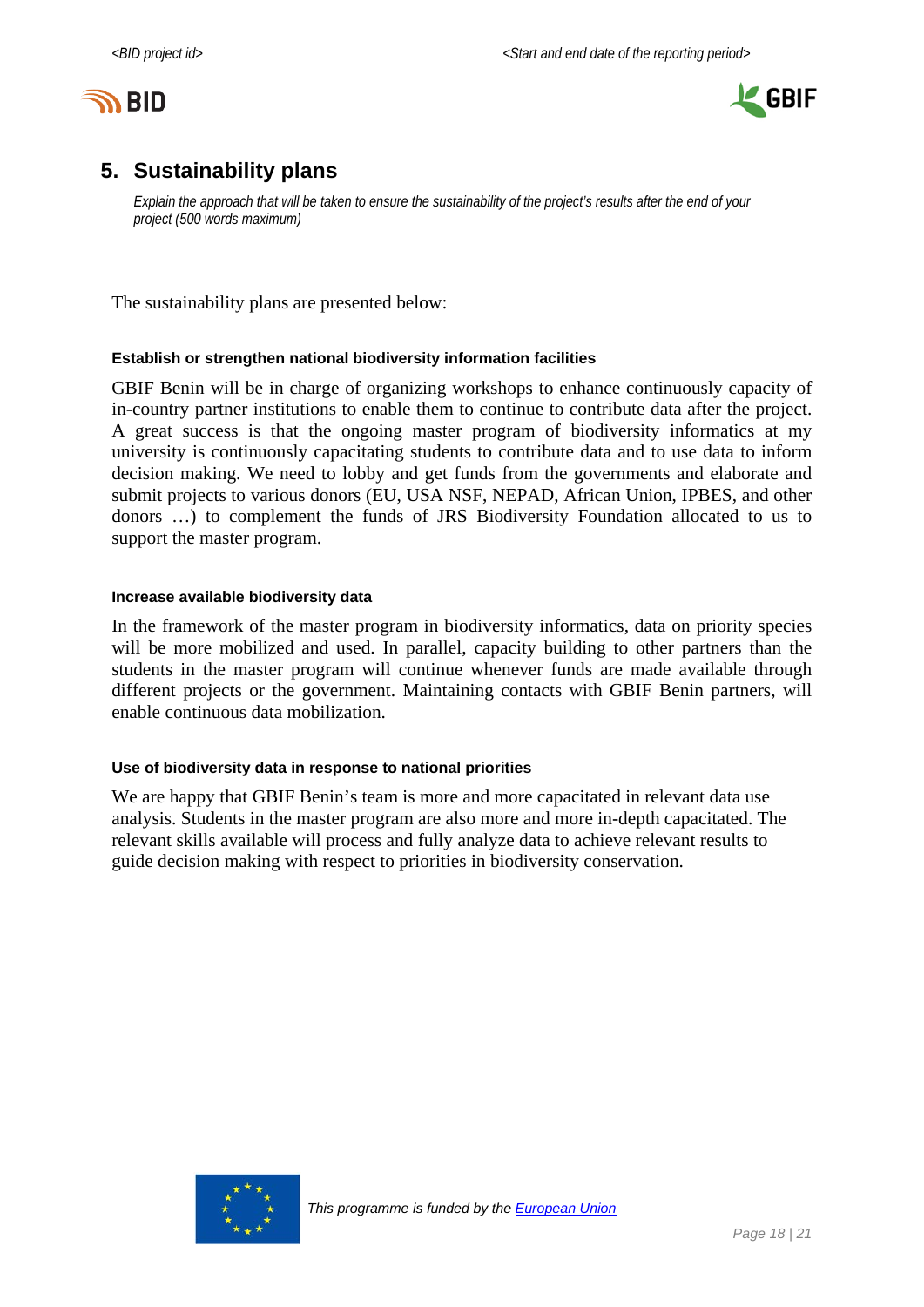



# <span id="page-18-0"></span>**6. Beneficiaries/affiliated entities and other cooperation**

#### **6.1.Relationship with project partners**

*Please describe the relationship between your project coordinating team/institution and your project partners, and with any other organisations involved in implementing your BID project.*

All the project partners are always invited to attend workshops organized in the framework of the project and are therefore regularly trained. They are also contributing data as promised. Other laboratories of our Universities are also more and more involved in the project and they are also providing data for publication.

### **6.2.Links to other projects and actions**

*Where applicable, outline any links and synergies you have developed with other actions, e.g. GBIF nodes, other BID funded projects, etc. If your organization has received previous grants in view of strengthening the same target group, to what extent has your BID project been able to build upon/complement the previous project(s) ?*

As GBIF Benin node manager, I am in close contact with the three coordinators of BID small grant projects to assist them in attaining their objectives. I also publish the data related to their projects on GBIF site. I invite them and they all attended the workshops organized and were then trained.

## <span id="page-18-1"></span>**7. Visibility**

*Please refer to th[e BID guidelines.](http://bid.gbif.org/en/community/communication-guidelines/)*

### **7.1.Visibility of the BID project**

*How is the visibility of your BID project being ensured?*

#### **Short summary**

All the datasets published on GBIF site, cited the BID project and its funder (European Union). On the banner of the workshops, the logos of EU, BID, and GBIF are put in good place.

**Sources of verification**

They are the links to the datasets published:

Links to occurrence datasets published

<http://www.gbif.org/dataset/acca8633-d38a-4cd7-a6f8-5a2d4e29832a> <http://www.gbif.org/dataset/c349aada-38d4-4602-99c1-5939680ad9cb> <http://www.gbif.org/dataset/107c4e84-79a1-4e3f-b96b-77d87d723628> <http://www.gbif.org/dataset/356e8538-d6c7-4935-9450-821a68dea158>

<http://www.gbif.org/dataset/9e9aa5e4-3717-4212-94f0-089e4a24f501> <http://www.gbif.org/dataset/ef9fca55-a303-458a-b95d-eeff0e8cce46> <http://www.gbif.org/dataset/80a00e21-1d93-490f-b94e-a6bd87997f33>

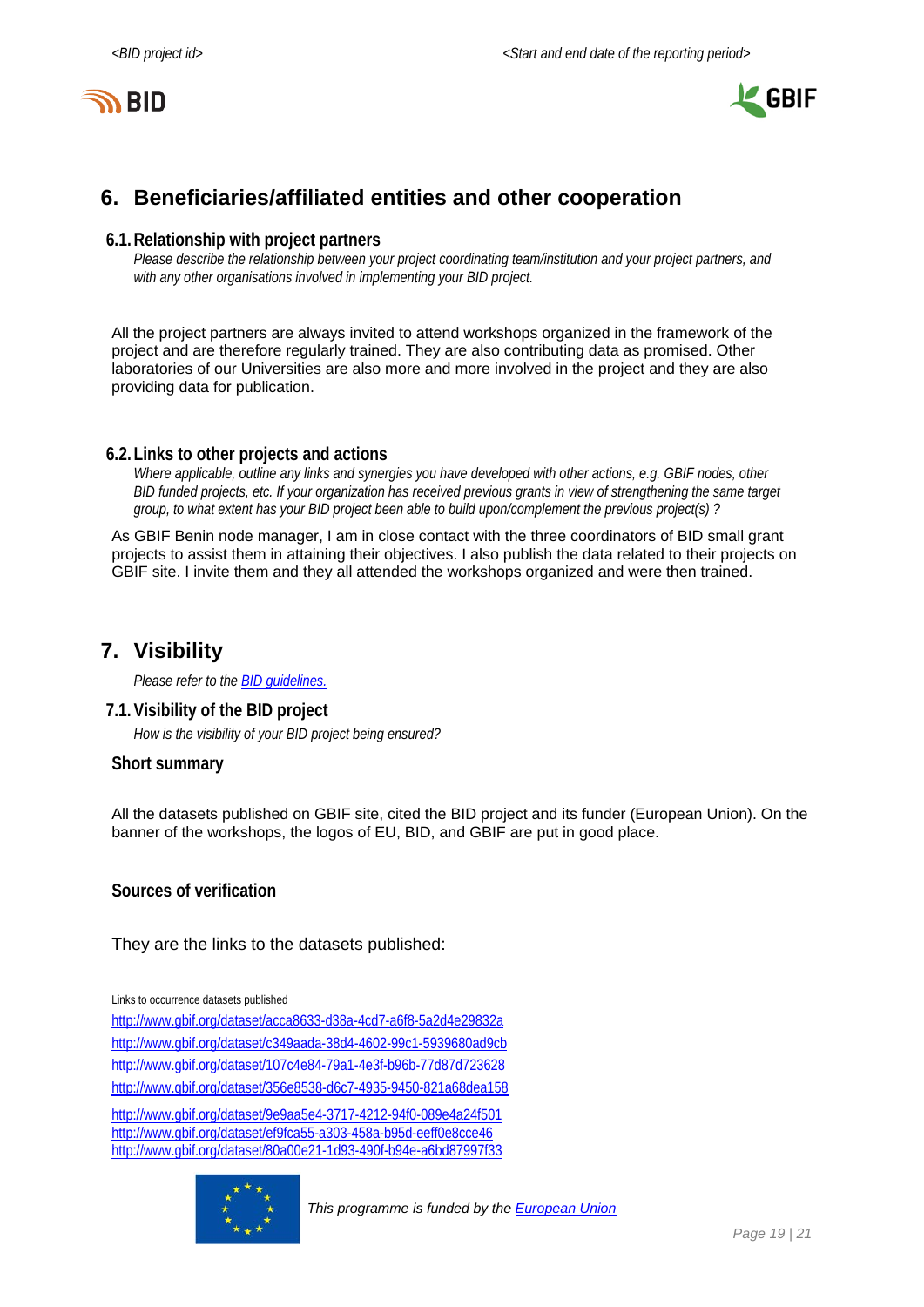



<http://www.gbif.org/dataset/be454edf-e4b7-444d-9f49-cfb54efeacaf> <http://www.gbif.org/dataset/2a5ec2a2-ca47-469c-9ccd-43826d9bf7a8> <http://www.gbif.org/dataset/bfd83b14-c0d7-4646-a9e0-d0a7a37d0a98> <http://www.gbif.org/dataset/289d0510-12d8-4d87-9875-465cfc7a8769> <http://www.gbif.org/dataset/9cc68a7f-df2d-49d6-b797-94c99a2cafe8> <http://www.gbif.org/dataset/37d71109-216b-461d-b3a4-a100eef077cc> http://www.gbif.org/dataset/fc7cca53-4b48-415a-9d31-9c9b71659697 http://www.gbif.org/dataset/a5a93c20-5100-413f-a181-382850354c1f <https://www.gbif.org/dataset/b737fdac-8e6c-40fb-b743-f226e2b2f9da> <https://www.gbif.org/dataset/ed5fc1c1-5a36-4ae0-a208-b7b89c8aacf7>

links to checklists published

<https://www.gbif.org/dataset/81a257d9-9522-410e-b921-8c9283dbb939> <https://www.gbif.org/dataset/6ac09c4d-bf7b-4e47-9c2d-f5abf6e89aa0> <https://www.gbif.org/dataset/dba21dbc-ea38-4bbf-b50f-ba3d256e1f73>

## **7.2.Visibility of the EU contribution**

*How is the visibility of the EU contribution being ensured within your project implementation?*

#### **Short summary**

All the datasets published on GBIF site acknowledged European Union as the funder of the BID project. We also thank EU in our opening and closing speeches during workshops. On the banner of the workshops, the logo of EU was put in good place

**Sources of verification**

They are the links to the datasets published:

Links to occurrence datasets

<http://www.gbif.org/dataset/acca8633-d38a-4cd7-a6f8-5a2d4e29832a> <http://www.gbif.org/dataset/c349aada-38d4-4602-99c1-5939680ad9cb> <http://www.gbif.org/dataset/107c4e84-79a1-4e3f-b96b-77d87d723628> <http://www.gbif.org/dataset/356e8538-d6c7-4935-9450-821a68dea158> <http://www.gbif.org/dataset/9e9aa5e4-3717-4212-94f0-089e4a24f501> <http://www.gbif.org/dataset/ef9fca55-a303-458a-b95d-eeff0e8cce46> <http://www.gbif.org/dataset/80a00e21-1d93-490f-b94e-a6bd87997f33> <http://www.gbif.org/dataset/be454edf-e4b7-444d-9f49-cfb54efeacaf> <http://www.gbif.org/dataset/2a5ec2a2-ca47-469c-9ccd-43826d9bf7a8> <http://www.gbif.org/dataset/bfd83b14-c0d7-4646-a9e0-d0a7a37d0a98> <http://www.gbif.org/dataset/289d0510-12d8-4d87-9875-465cfc7a8769> <http://www.gbif.org/dataset/9cc68a7f-df2d-49d6-b797-94c99a2cafe8> <http://www.gbif.org/dataset/37d71109-216b-461d-b3a4-a100eef077cc> http://www.gbif.org/dataset/fc7cca53-4b48-415a-9d31-9c9b71659697 http://www.gbif.org/dataset/a5a93c20-5100-413f-a181-382850354c1f <https://www.gbif.org/dataset/b737fdac-8e6c-40fb-b743-f226e2b2f9da> <https://www.gbif.org/dataset/ed5fc1c1-5a36-4ae0-a208-b7b89c8aacf7>

links to checklists